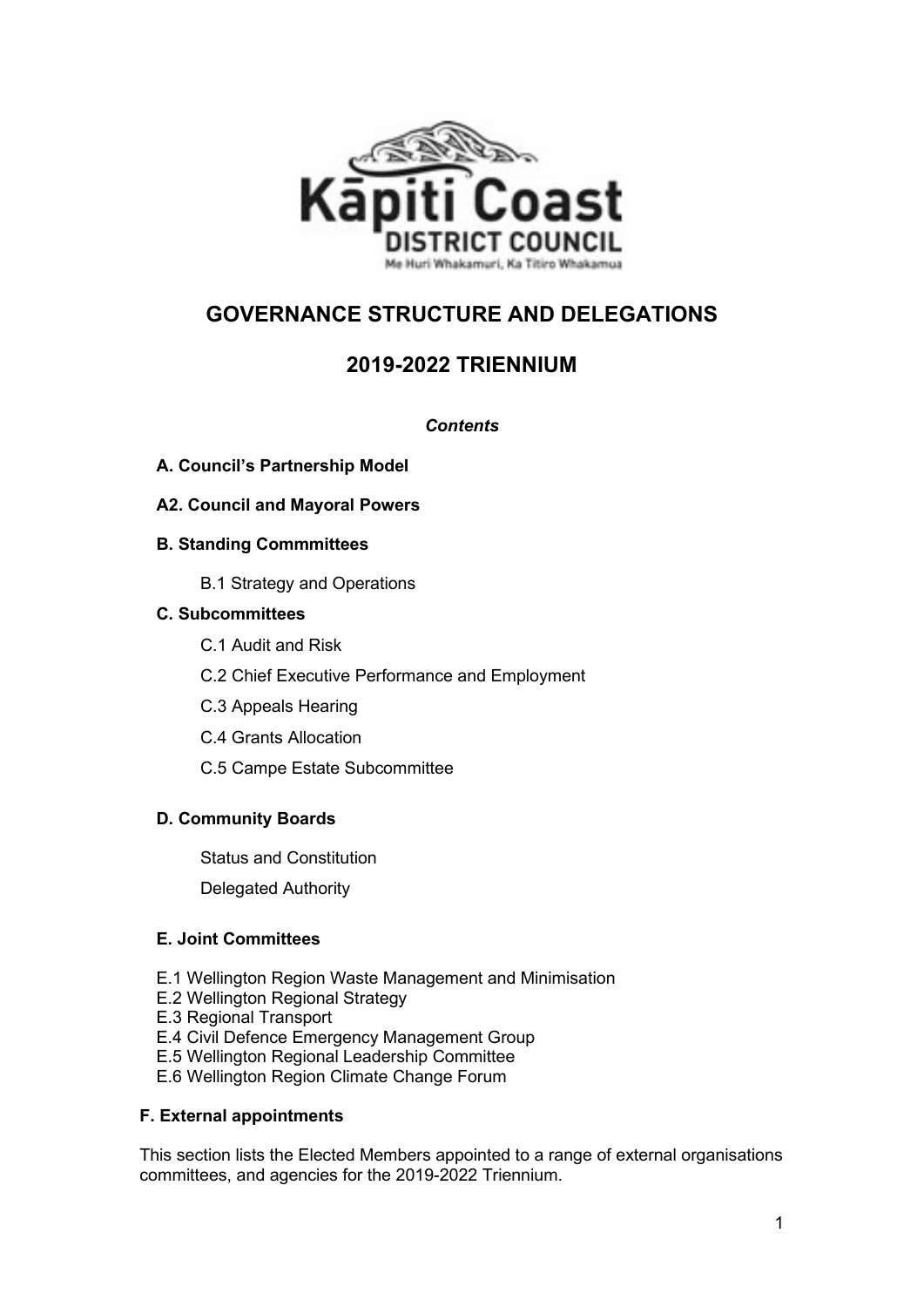## **G. DOCUMENT VERSION CONTROL – AMENDMENTS DURING 2019-2022 TRIENNIUM**

| <b>DRAFT</b>   | <b>AMENDMENT/S SUMMARY</b>                                                                                         | <b>SIGNOFF/COMMENT</b>                                                         |
|----------------|--------------------------------------------------------------------------------------------------------------------|--------------------------------------------------------------------------------|
| 1              | Otaki Community Board Chair and Deputy<br>Chair                                                                    | Names added following<br><b>Community Board</b><br>Meeting 12 November<br>2019 |
| $\overline{2}$ | Waikanae Community Board Chair and<br>Deputy Chair                                                                 | Names added following<br><b>Community Board</b><br>Meeting 19 November<br>2019 |
| 3              | Paekakariki Community Board Chair and<br>Deputy Chair                                                              | Names added following<br><b>Community Board</b><br>Meeting 3 December<br>2019  |
| 4              | Paraparaumu/Raumati Community Board<br>Chair and Deputy Chair                                                      | Names added following<br><b>Community Board</b><br>Meeting 10 December<br>2019 |
| 5              | <b>Breakdown of Grants Allocation</b><br>Subcommittee elected members confirmed<br>by Chair                        | Names added following<br>confirmaton from Chair                                |
| 6              | Reference to 'Operations and Finance<br>Committee' replaced with 'Strategy and<br><b>Operations Committee'</b>     | Administrative correction<br>bottom of page 8                                  |
| $\overline{7}$ | Reference to 'Hall Hire Remission '<br>replaced with 'Facility Hire Remission'                                     | Administrative correction<br>pages 14 and 15                                   |
| 8              | Addition of details of Wellington Region<br><b>CDEM Group</b>                                                      | Page 29                                                                        |
| 9              | Waikanae Community Board new Deputy<br>Chair                                                                       | Name added following<br><b>Community Board</b><br>Meeting 29 September<br>2020 |
| 10             | Waikanae Community Board new members                                                                               | Names added following<br>by-election                                           |
| 11             | Wellington Regional Leadership Committee                                                                           | <b>Joint Committee details</b><br>and membership included                      |
| 12             | Wellington Region Climate Change Forum<br>replaces Wellington Regional Climate<br>Change Working Group 1 July 2021 | Membership and TOR<br>updated                                                  |
| 13             | Reference to appendix G removed                                                                                    | Administrative correction<br>page 18                                           |
| 14             | Otaki Community Board new member                                                                                   | Name added                                                                     |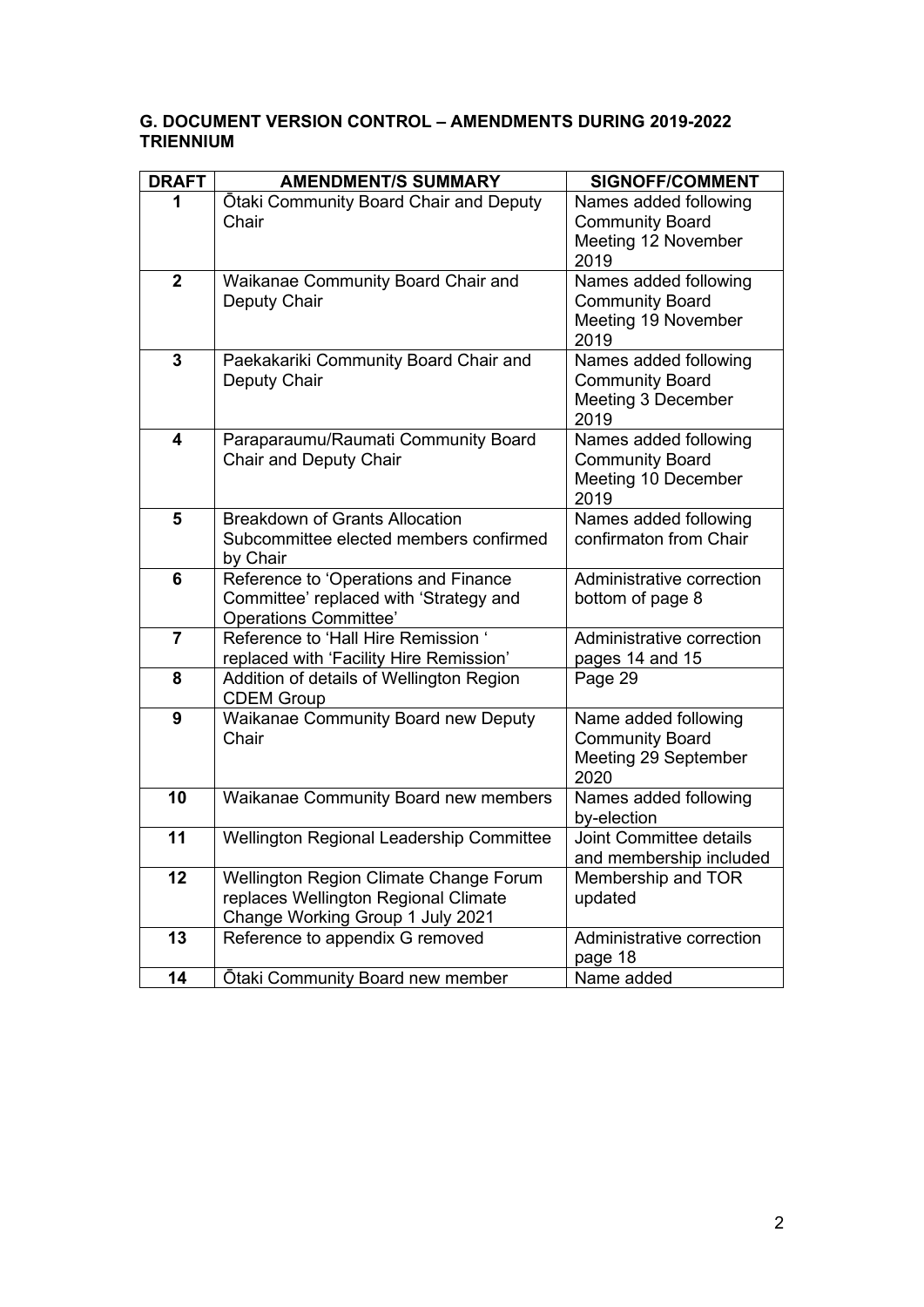## **PART A**

#### **SECTION A.1 PARTNERSHIP MODEL**

- 1. This document describes how the Kapiti Coast District Council carries out its governance functions and formally delegates its powers and responsibilities. It has been developed in accordance with the Local Government Act 2002.
- 2. These delegations are for the Committees, Subcommittees, Community Boards and Hearing Commissioners established by the Kapiti Coast District Council for the 2019-2022 Triennium. Information is also included on the Joint Committees in which Council is a partner/participant.
- 3. They establish a governance partnership base and associated delegations for the achievement of the Long Term Plan (LTP).
- 4. The partnership approach is also reflected in the Council's commitment to a sustainable development approach, taking into account the social, cultural, economic and environmental interests of the community, now and in the future, as referenced in the Local Government Act 2002.
- 5. The Council will collaborate and cooperate with other local authorities and bodies as it considers appropriate to promote or achieve its priorities and desired outcomes, and make efficient use of resources.
- 6. The partnership is between the Elected Members and the tāngata whenua of the District – namely, the iwi and hapū of Te Āti Awa ki Whakarongotai Charitable Trust, Ngā Hapū o Ōtaki (Ngāti Raukawa) and Ngāti Toa Rangatira (together forming the A.R.T Confederation). Te Whakaminenga o Kāpiti is the independent advisory forum for this partnership.
- 7. To strengthen Māori participation in decision-making Council may appoint a Māori representative to the Strategy and Operations Committee). Council and Te Whakaminenga o Kāpiti will also engage with mātā waka (other resident Māori) over the 2019-2022 Triennium.
- 8. The Chair of Te Whakaminenga o Kāpiti or their nominated alternate is able to attend meetings of Council and is able to contribute to the debate but not to vote. Where Te Whakaminenga o Kāpiti has submitted on an issue, or has spoken during Public Speaking Time on an issue they shall not participate in discussion or debate on that matter.
- 9. Meetings of Council and/or Committees may also be attended by Community Board Chairs (or their alternates). Where they have submitted on an issue or have spoken during Public Speaking Time on an issue they shall not participate in discussion or debate on that matter.
- 10. The Mayor or Deputy Mayor may attend Community Board meetings where they shall be invited to the table to participate (with speaking but not voting rights).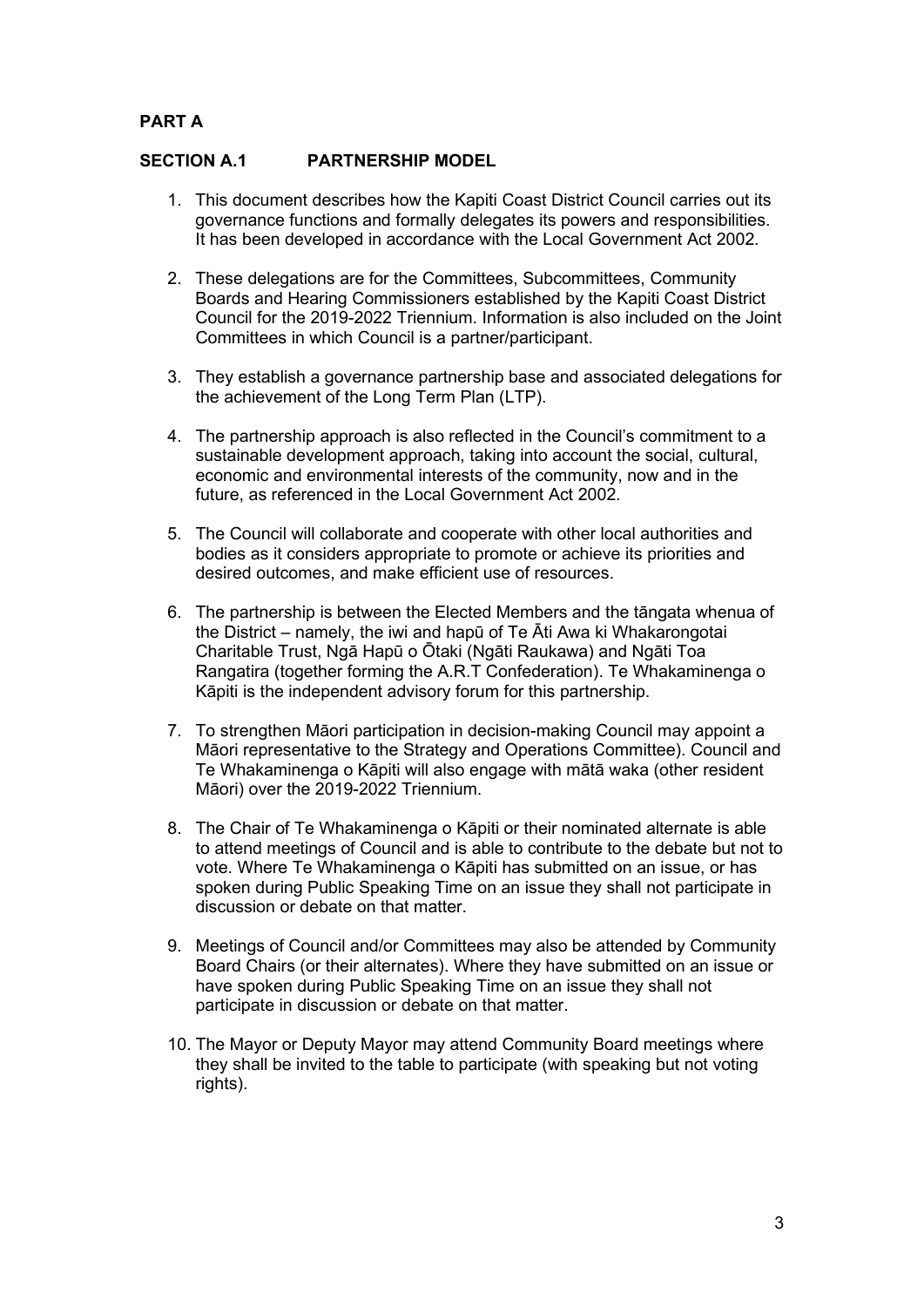## **SECTION A2 – COUNCIL AND MAYORAL POWERS**

- 1. The Local Government Act 2002 describes the Council's powers including powers of delegation (see Section G for relevant legislative extracts). However only Council may perform the following:
- Make a rate
- Make a bylaw
- Borrow money, purchase or dispose of assets (outside the LTP parameters)
- Adopt the LTP, Annual Plan and Annual Report
- Appoint a Chief Executive
- Adopt policies required under the Act in association with the LTP or the local governance statement
- Adopt a remuneration and employment policy.
- 2. The Mayor has additional powers under the LGA 2002 (see Section G for relevant legislative extracts):
- To lead the development of the LTP and Annual Plan, together with policies and budgets
- To appoint the Deputy Mayor
- To establish committees of Council (and their terms of reference)
- To appoint the Chair of each Committee (before the appointment of other members)
- To appoint himself or herself as Chair of the Committee.
- 3. Ordinarily the Mayor is a member of each Committee.
- 4. In addition Council has approved a delegation to the Mayor and Deputy Mayor enabling them to approve, on a case-by-case basis, Councillor applications for attendance at training events during the Triennium, subject to the application meeting specific criteria as set out in the Councillor Training Application Form[1](#page-3-0).
- <span id="page-3-0"></span>5. Council also approved a delegation enabling the Mayor to approve an alternate Councillor to attend a training event where the original registrant is unable to attend.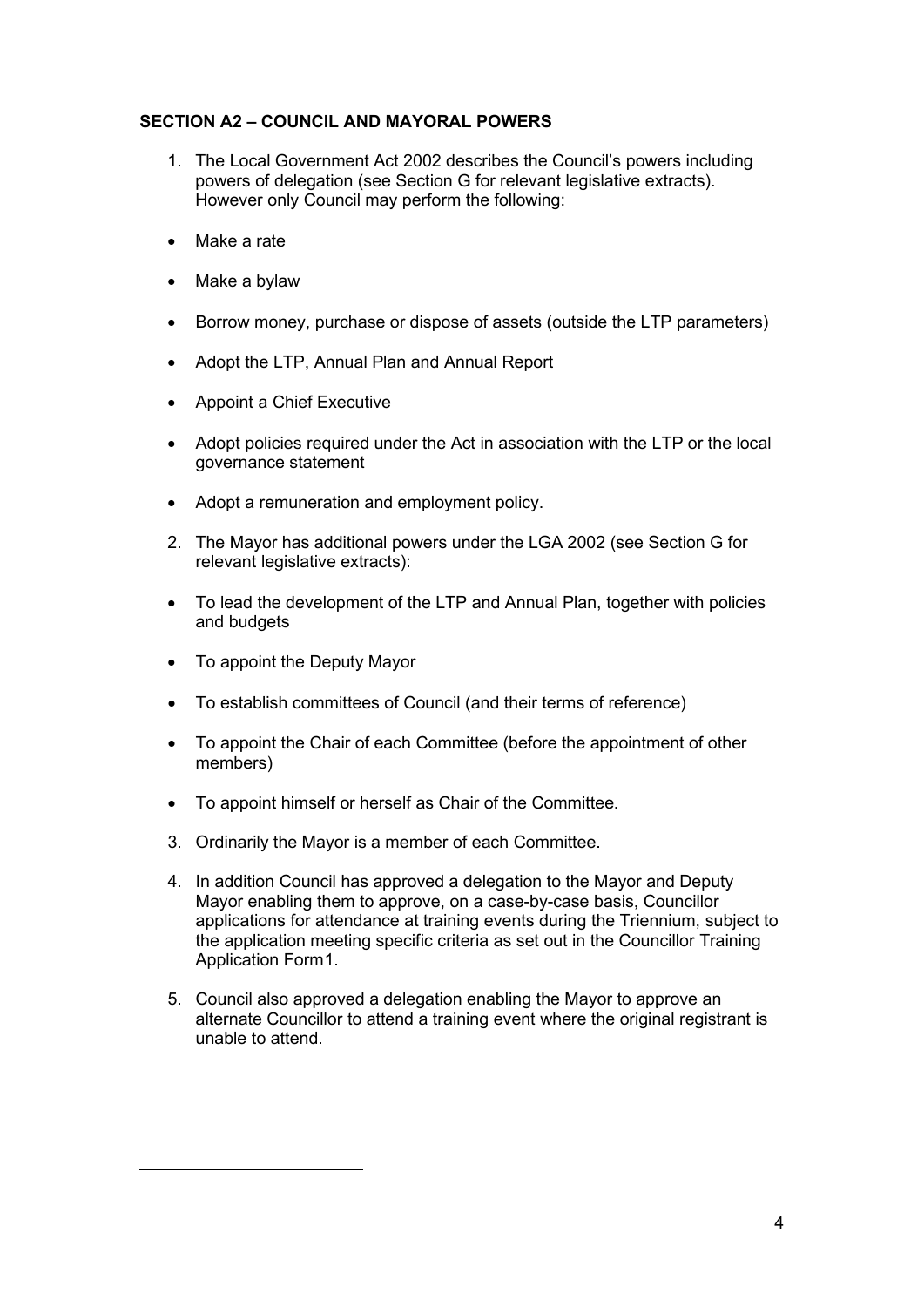#### *Interpretation*

- 6. In these terms of reference and associated delegations for the purposes of interpretation, the following rules apply unless the context otherwise requires:
- Any singular reference includes the plural, and vice versa;
- Any reference to a statute, regulation or bylaw also refers to that statute, regulation or bylaw as amended or substituted;
- Any reference to a Committee of the Council includes a reference to any committee constituted to replace that Committee;
- Any reference to an officer means an officer of the Council.
- 7. For the avoidance of doubt:
- A reference in this document to an enactment, regulation, or bylaw includes any amendment to the relevant provisions of that enactment, regulation or bylaw that, with or without modification, replaces or corresponds to that enactment, regulation or bylaw; and
- A reference in this document to a Council officer position includes any Council officer position that replaces or corresponds to that Council officer position and involves substantially the same duties.

#### *Review of this delegations document*

8. The document is reviewed following the triennial elections and once adopted by the new Council may be amended at any time as agreed by Council. Only Council may amend the document.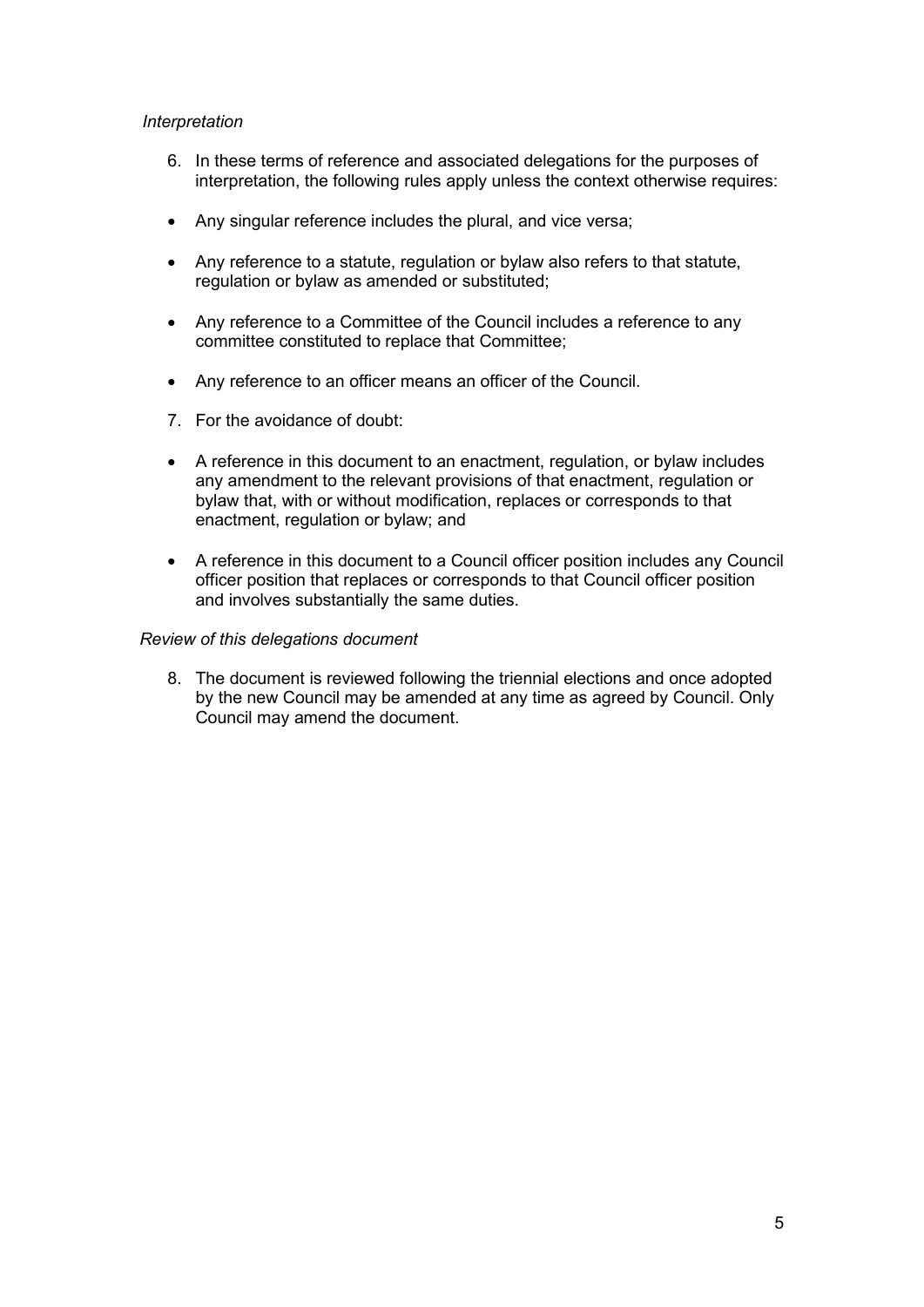#### **B.1 STRATEGY AND OPERATIONS COMMITTEE**

| <b>Chair</b>        | <b>Cr James Cootes</b> |
|---------------------|------------------------|
| <b>Deputy Chair</b> | Cr Gwynn Compton       |
| <b>Members</b>      | The Mayor and all      |
|                     | Councillors            |
|                     | 1 Māori appointee with |
|                     | voting rights          |

#### **RESPONSIBILITIES**

This Committee will deal with all decision-making that is not the responsibility of the Council. Key responsibilities will include:

- Setting and approving the policy and strategy work programme
- Overviewing strategic programmes
- Liaison and planning with other territorial authorities
- Development and/or review of strategies, plans, policies and bylaws
- Preparation of District Plan and Plan Changes
- Oversight of any shared services initiatives
- Economic development strategy
- Reviewing and approving community contracts
- Receive annual reports from any community or advisory group
- Financial management, including risk mitigation
- Approval of non-budgeted expenditure
- Approval of contracts and contract variations outside the Chief Executive's delegations
- Write-offs and remissions
- Financial policies
- All regulatory and planning matters from an operational perspective
- Property purchases or sales
- Operational aspects of bylaws
- Civil defence and emergency management matters
- Procedural matters relation to electoral processes not otherwise delegated to the Chief Executive
- Signing off any submission to an external agency or body

The Chair of the Committee, in consultation with the Group Manager Regulatory Services will have the responsibility for the appointment of (RMA-related) hearing panels. The delegations for Hearing Commissioners both independent and Elected Member, follow this section.

#### **POWERS**

(i) All powers necessary to perform the committee's responsibilities, except:

(a) powers that the Council cannot delegate or has retained to itself

(b) where the committee's responsibility is limited to making a recommendation only

(ii) Power to establish subcommittees.

#### **MEETING FREQUENCY**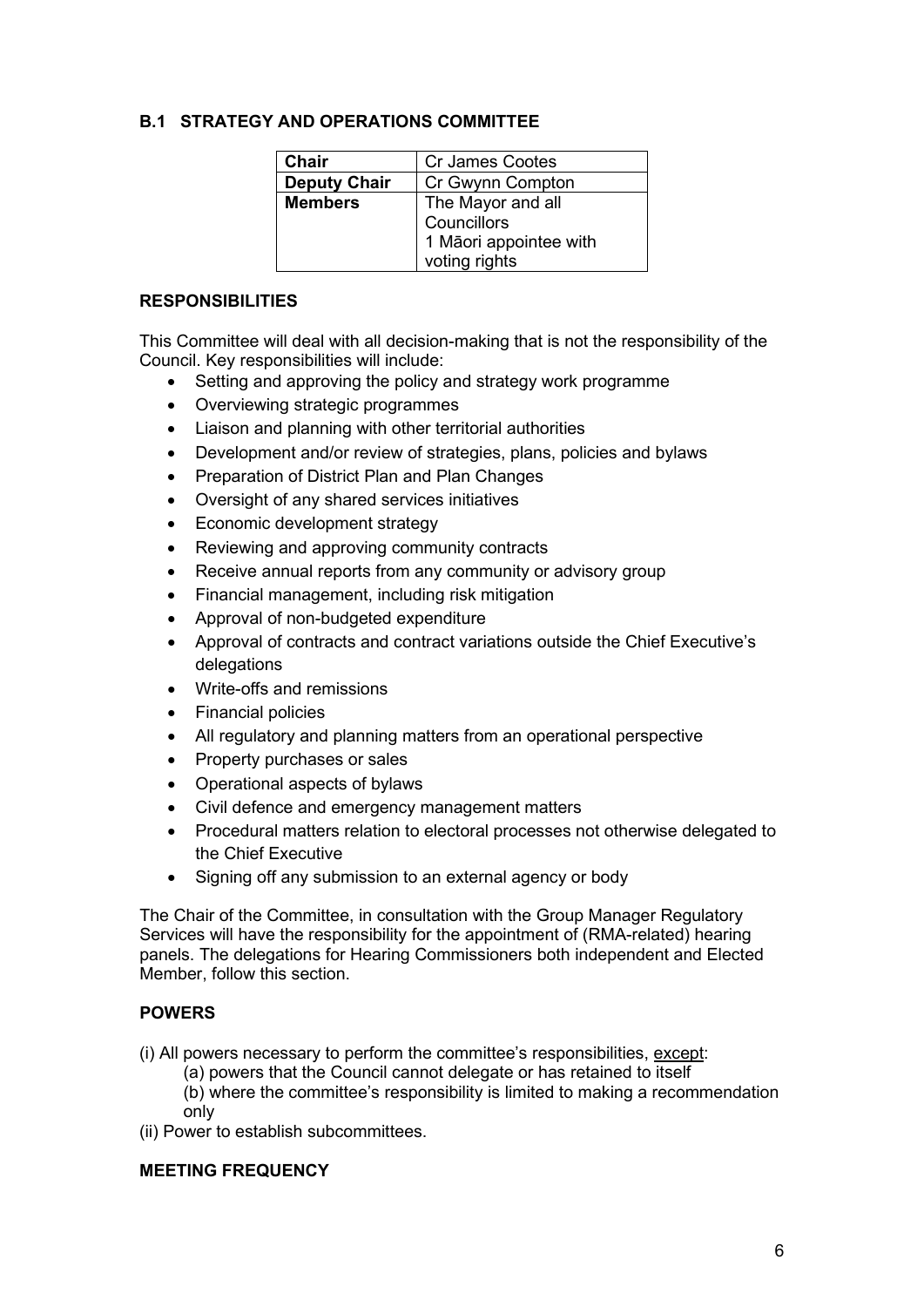Twice monthly, unless otherwise required.

## **QUORUM**

The quorum is half the members.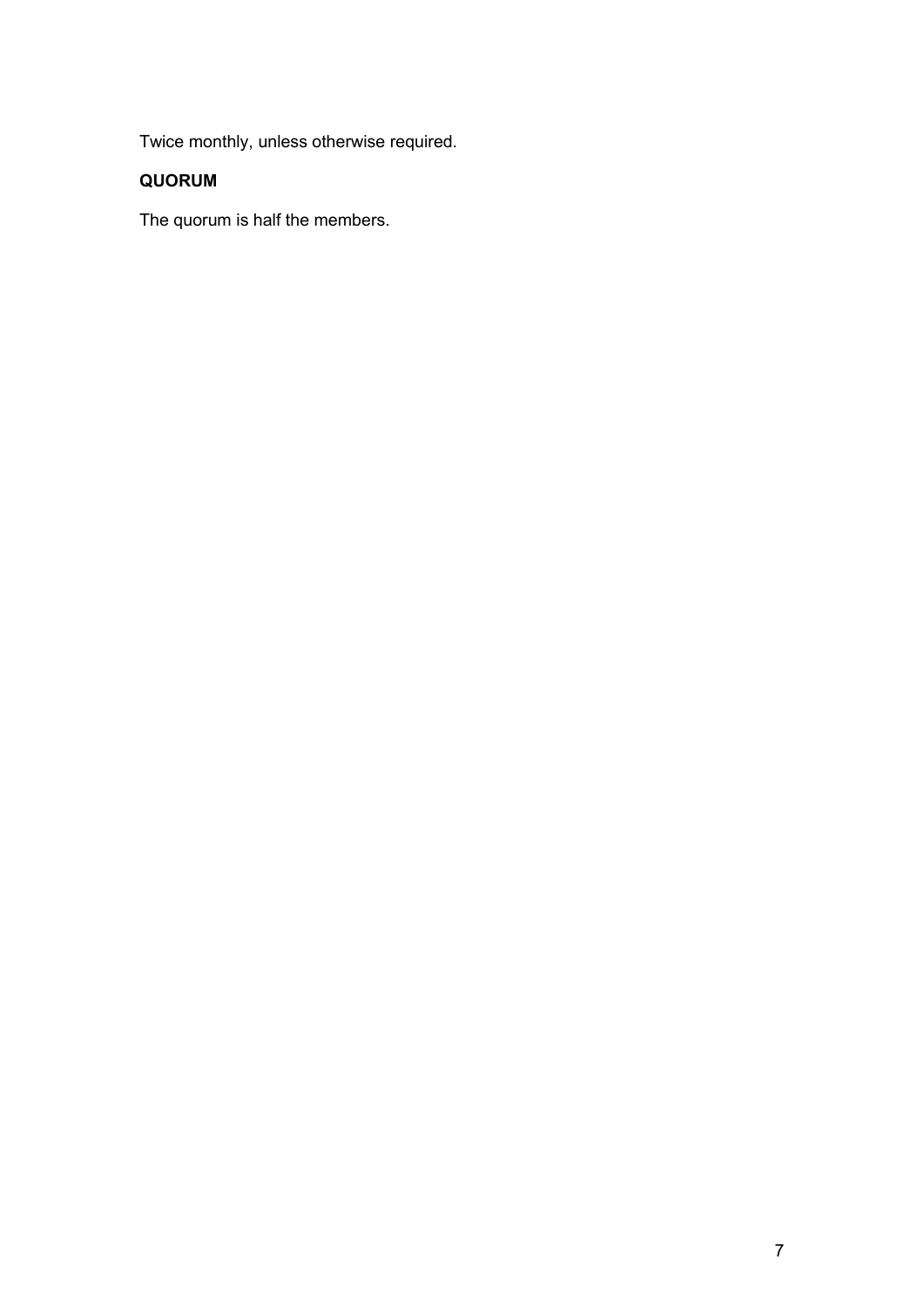## **B.2A DELEGATIONS TO ELECTED MEMBER (ACCREDITED) HEARING COMMISSIONERS**

Hearings Commissioners where they have been appointed and selected for any matters, have the following functions, duties and powers in accordance with the relevant sections of the Resource Management Act 1991, noting that those appointed have no further powers to delegate and accreditation is achieved through completion of the Ministry for the Environment Hearing Commissioners training course.

- Authority to hear submissions in relation to any plan change or variation including the Proposed District Plan and any request for a private plan change, making recommendations to Council or the Operations and Finance Committee, or decisions as appropriate;
- Authority regarding all matters relating to the hearing, determination and review of resource consents including the setting of conditions;
- Authority to determine any preliminary or procedural matters associated with any resource consent application, or notice of requirement, including questions of notification (public, non-notified or limited);
- Authority to consider and request changes to outline plans;
- Authority to consider all matters relating to existing use rights and to issue certificates;
- Authority to determine matters arising under Section 37 and 37A relating to time limits or to waive compliance with requirements of the Act;
- Authority to make on order protecting sensitive information under Section 42;
- Authority to hear and make recommendations to the relevant authority on notices of requirement including any alteration;
- Authority to hear submissions on Council requirements for designations and heritage orders and to make recommendations to Council confirming, withdrawing, cancelling or modifying such requirements;
- Such powers, duties and discretions as are necessary to administer the transitional parts of Part 15 (Transitional Provisions) of the RMA 1991 in respect of resource consents, subdivision consents and esplanade reserves and strips, and financial contributions;
- Authority to hear and determine objections under Section 357, 357A and 357B.

## **B.2B DELEGATIONS TO INDEPENDENT (ACCREDITED) HEARING COMMISSIONERS**

Independent Accredited Hearing Commissioners where they have been appointed and selected for any matters have the following functions, duties and powers under the Resource Management Act 1991 noting that those appointed have no further powers to delegate and accreditation is achieved through completion of the Ministry for the Environment Hearing Commissioners training course.

• Authority to hear submissions in relation to any plan change or variation including the Proposed District Plan and any request for a private plan change, making recommendations to Council or the Strategy and Operations Committee, or decisions as appropriate;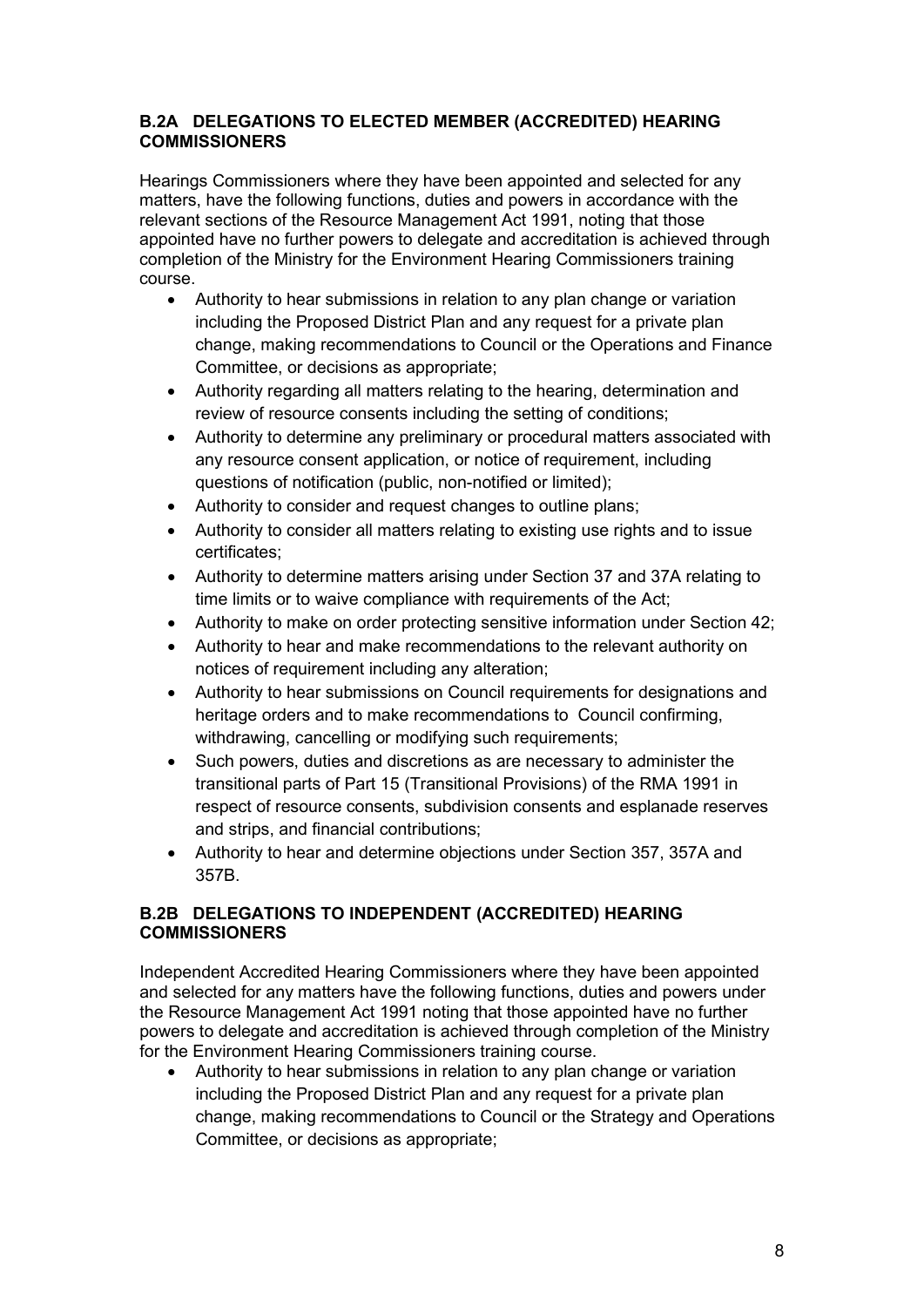- Authority regarding all matters relating to the hearing, determination and review of resource consents including the setting of conditions;
- Authority to determine any preliminary or procedural matters associated with any resource consent application, or notice of requirement, including questions of notification (public, non-notified or limited);
- Authority to consider and request changes to outline plans;
- Authority to consider all matters relating to existing use rights and to issue certificates;
- Authority to consider applications and grant certificates of compliance under Section 139;
- Authority to determine matters arising under Section 37 and 37A relating to time limits or to waive compliance with requirements;
- Authority to make an order protecting sensitive information under Section 42;
- Authority to hear and make recommendations to the requiring authority on notices of requirement including any alteration;
- Authority to hear submissions on Council requirements for designations and heritage orders and to make recommendations to Council confirming, withdrawing, cancelling or modifying such requirements;
- Such powers, duties and discretions as are necessary to administer the transitional parts of Part 15 (Transitional Provisions) of the RMA 1991 in respect of resource consents, subdivision consents and esplanade reserves and strips, and financial contributions;
- Authority to hear and determine objections under Section 357, 357A and 357B.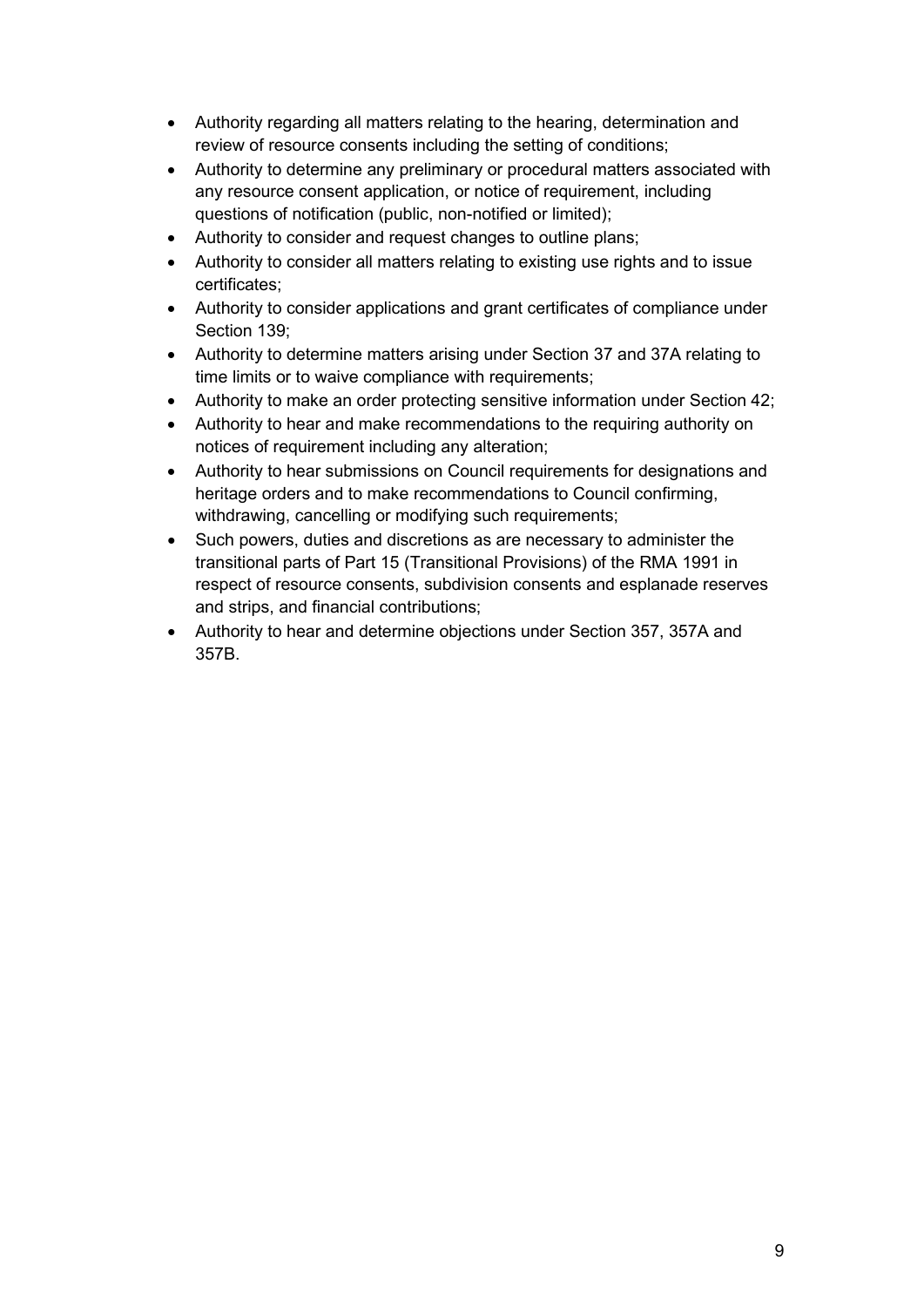## **C.1 AUDIT AND RISK SUBCOMMITTEE**

| <b>Chair</b>        | Bryan Jackson                |  |
|---------------------|------------------------------|--|
| <b>Deputy Chair</b> | Cr Angela Buswell            |  |
| <b>Members</b>      | Mayor                        |  |
|                     | Cr Janet Holborow            |  |
|                     | Cr James Cootes              |  |
|                     | Cr Gwynn Compton             |  |
|                     | 2 external appointees        |  |
|                     | Gary Simpson* Bryan Jackson* |  |

*\*Mr Simpson: membership expires 31 August 2021 / Mr Jackson: membership expires 1 July 2022*

## **RESPONSIBILITIES**

This Committee will monitor the Council's financial management and reporting mechanisms and framework and review the audit and risk function, ensuring the existence of sound internal systems. Key responsibilities will include:

- Reviewing and maintaining the internal control framework;
- Reviewing processes for ensuring the completeness and quality of financial and operational information, including performance measures, being provided to Council;
- Considering Council's existing accounting policies and principles;
- Obtaining from external auditors any information relevant to the Council's financial statements, and assessing whether appropriate action has been taken by management in response to the above;
- Ensuring that the Council's financial statements are supported by appropriate management signoff and adequate systems of internal control (ie letters of representation);
- Considering regular reports on the status of investigations by the Office of the Ombudsman into decisions by the Council;
- Ensuring that Council has in place a current and comprehensive risk management framework and making recommendations to the Council on risk mitigation;
- Assisting elected members in the discharge of their responsibilities by ensuring compliance procedures are in place for all statutory requirements relating to their role;
- Confirming the terms of engagement for each audit with a recommendation to the Council; and receiving the external audit reports for recommendation to the Council;
- Governance role in regards to the Health and Safety Leadership Charter and Health and Safety Plan.

#### **POWERS**

All powers necessary to perform the Subcommittee's responsibilities, except:

(a) powers that the Council cannot delegate or has retained to itself

(b) where the Committee's responsibility is limited to making a recommendation only

#### **MEETING FREQUENCY**

On a quarterly basis or as required.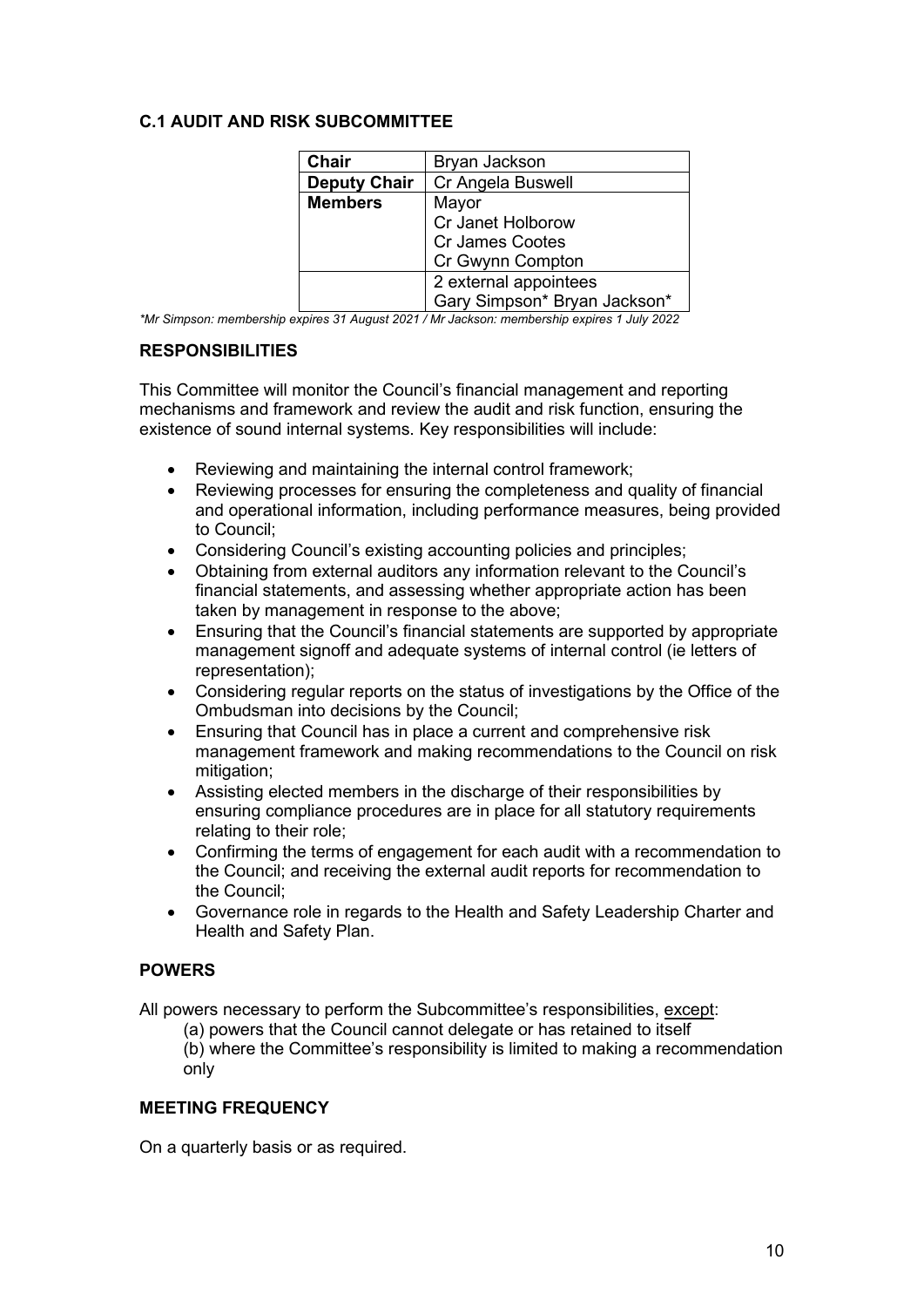## **QUORUM**

The quorum is a majority of members.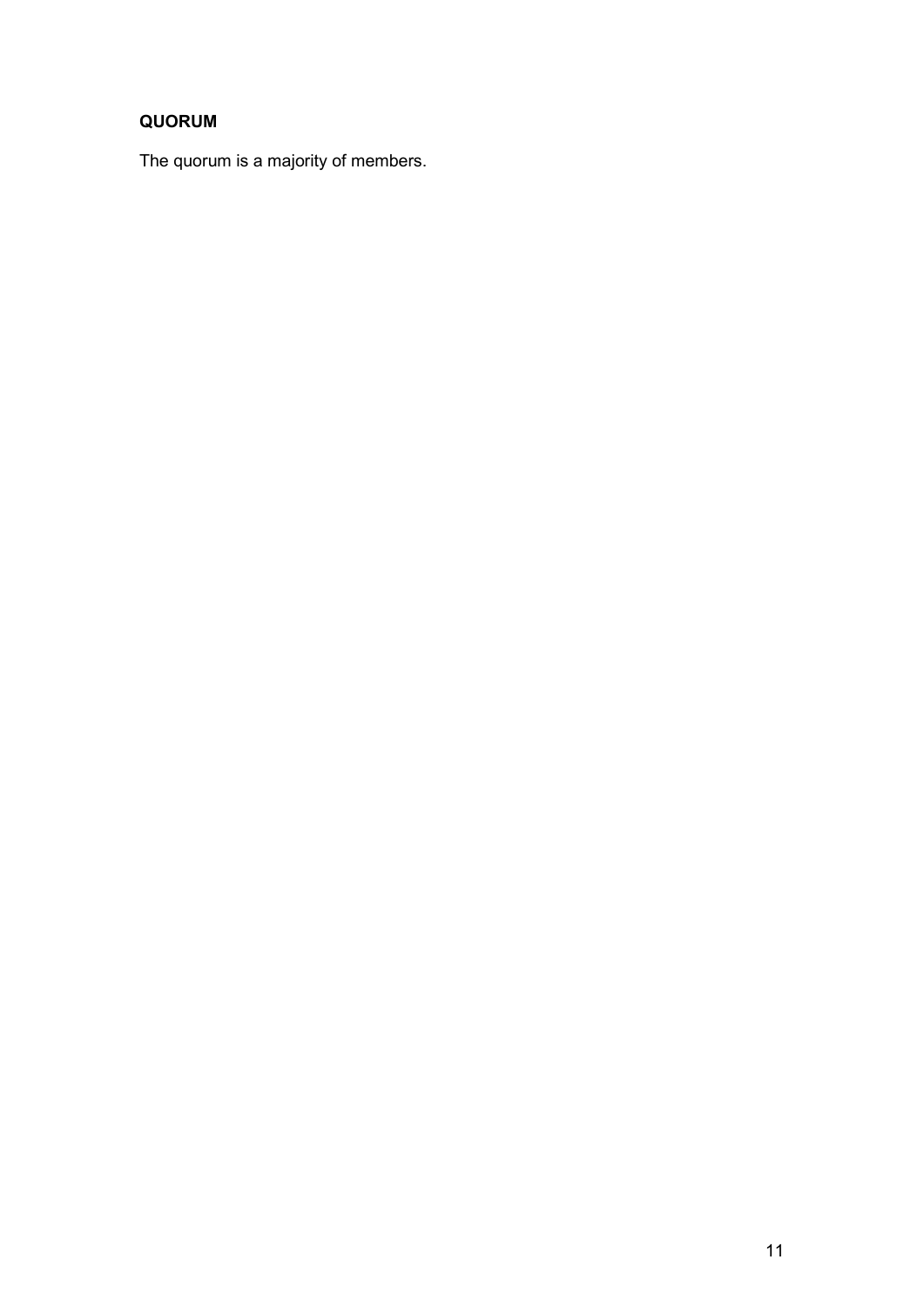## **C.2 CHIEF EXECUTIVE PERFORMANCE AND EMPLOYMENT COMMITTEE**

| Chair               | Mayor                     |
|---------------------|---------------------------|
| <b>Deputy Chair</b> | Cr Janet Holborow         |
| <b>Members</b>      | <b>All Councillors</b>    |
|                     | 1 external appointee      |
|                     | (advisory only, no voting |
|                     | rights)                   |

#### **RESPONSIBILITIES**

This Committee will manage the Contract of Employment between the Council and the Chief Executive. Key responsibilities will include:

- Being a good employer
- Approving the employment agreement including the setting of performance indicators
- Working with the Chief Executive to implement a new performance agreement
- Conducting performance reviews as per the agreement and clauses 34 and 35 of Schedule 7 of the Local Government Act 2002
- Making decisions about remuneration
- Considering and deciding on any other relevant issues
- Investigating and addressing any disciplinary or performance issues
- Seeking the advice of appropriately qualified external advisors in relation to any aspect of the Chief Executive's employment and performance
- Making recommendation/s to Council on the appointment of a Chief Executive.

#### **POWERS**

All powers necessary to perform the committee's responsibilities, except:

(a) powers that the Council cannot delegate or has retained to itself (i.e. appointment of the Chief Executive)

(b) where the Committee's responsibility is limited to making a recommendation only

#### **MEETING FREQUENCY**

As per the requirements of the performance agreement (usually six-monthly).

#### **QUORUM**

As this is a committee 'of the whole' the quorum is a majority of members. The appointed member has an advisory role only (no voting rights).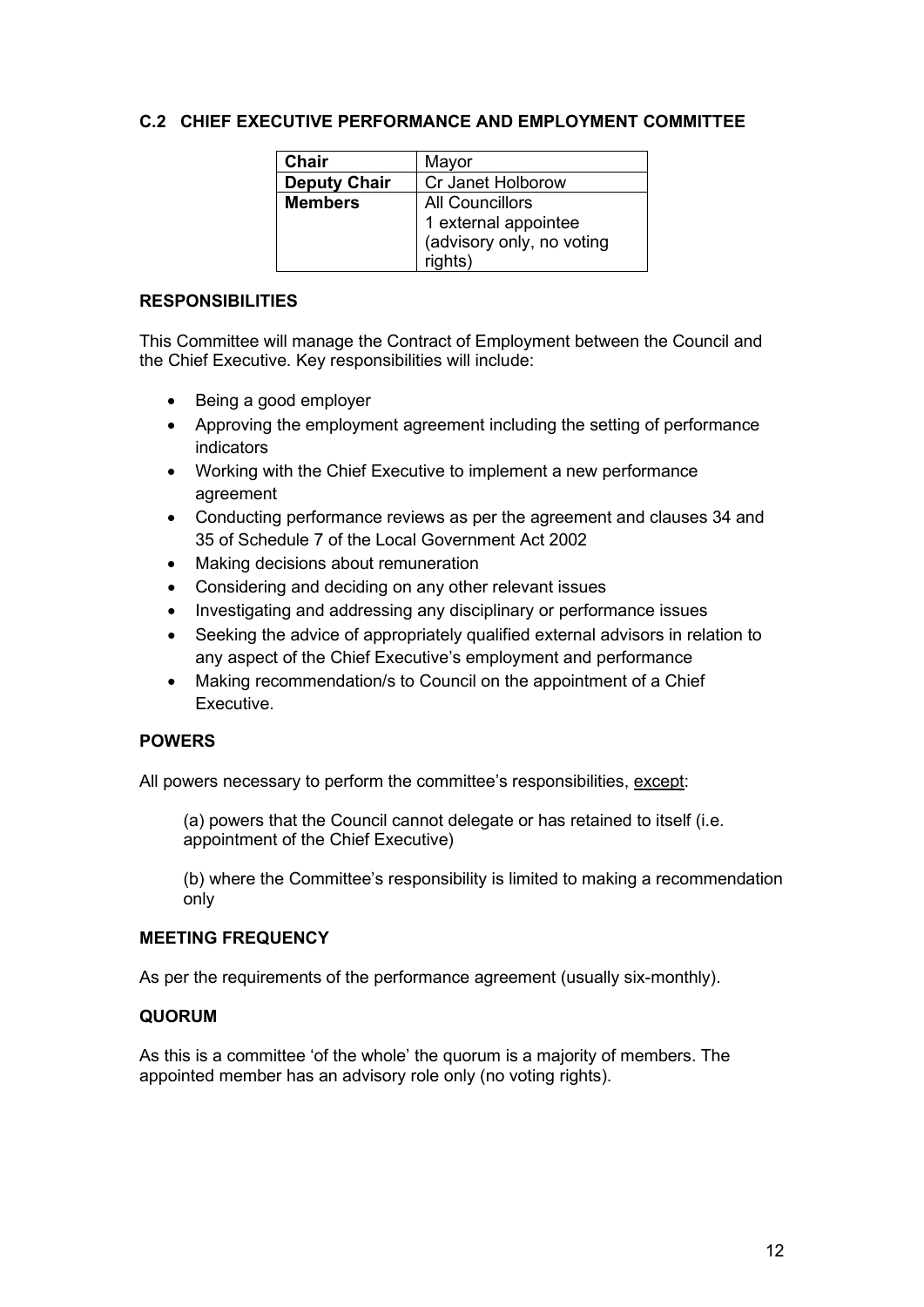## **C.3 APPEALS HEARING COMMITTEE**

| <b>Chair</b>        | Mayor                  |
|---------------------|------------------------|
| <b>Deputy Chair</b> | Cr Jocelyn Prvanov     |
| <b>Members</b>      | Cr Janet Holborow      |
|                     | <b>Cr James Cootes</b> |

#### **RESPONSIBILITIES**

This Committee will act in a regulatory capacity on behalf of Council in regards to appeals or objections required to be heard under relevant pieces of legislation. Key responsibilities will include:

#### **Dog Owners' Objections**

- Hearing and adjudicating objections from dog owners to classifications of dog owners and/or dogs under the Dog Control Act 1996 as per the following sections:
	- o Objection to classification as probationary owner (s22)
	- $\circ$  Objection to disqualification (s26)
	- o Objection to classification of dangerous dog (s31(3))
	- o Objection to classification of menacing dog (by nature) (s33B)
	- o Objection to classification of menacing dog (by breed) (s33D)
	- o Barking dog abatement notice (s55(2))
- Hearing and determining applications made under the Kapiti Coast District council dog Control Bylaw 2008 ('the Bylaw') for medical exemption for dogs from clauses 6.1 and 6.4 of the Bylaw including the imposition of any conditions surrounding any such exemptions.

#### **Transport and Roading**

Authority to hear and determine objections to the fixing of road levels  $(13<sup>th</sup>)$ schedule, Local Government Act 1974)

#### **Littering**

• Authority to hear appeals against infringement notices issued under Sections 13 and 14 of the Litter Act 1976.

#### **Development Contributions**

• Authority to hear and determine objections to development contributions received prior to 8 August 2014.

#### **POWERS**

All powers necessary to perform the Committee's responsibilities, except the powers that the Council cannot delegate or has retained to itself.

#### **MEETING FREQUENCY**

As required.

#### **QUORUM**

The quorum is a majority of members.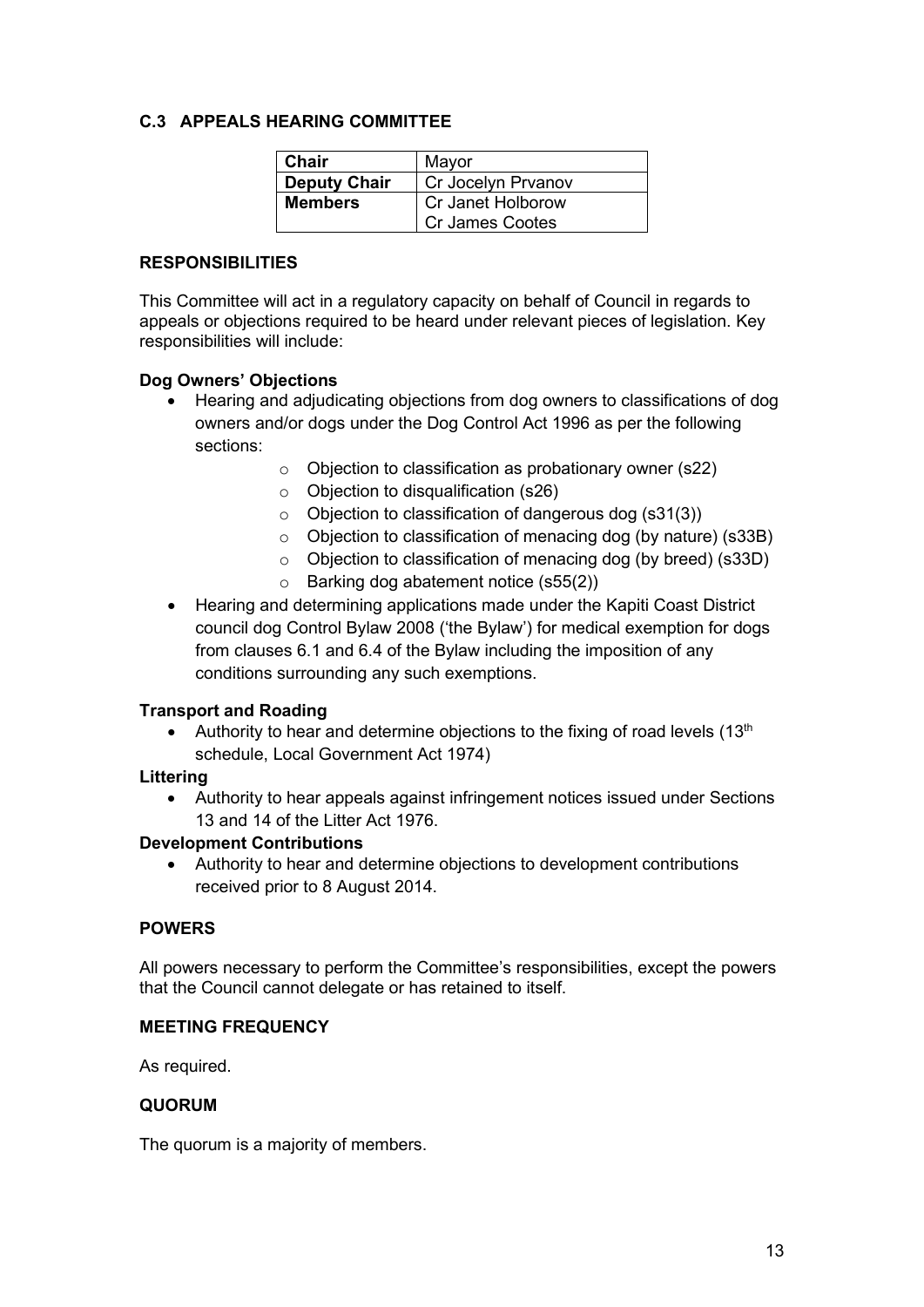## **C.4 GRANTS ALLOCATION SUBCOMMITTEE**

| Chair               | Cr Jackie Elliott        |
|---------------------|--------------------------|
| <b>Deputy Chair</b> | <b>Cr Bernie Randall</b> |
| <b>Members</b>      | Mayor                    |
|                     | Cr Janet Holborow        |
|                     | Cr Rob McCann            |
|                     | Cr Martin Halliday       |

| Programme membership                                            |                                                                                                                                                                                                                                                  | Quorum                |
|-----------------------------------------------------------------|--------------------------------------------------------------------------------------------------------------------------------------------------------------------------------------------------------------------------------------------------|-----------------------|
| <b>CCNZ</b><br>programme                                        | <b>Cr Jackie Elliott</b><br>Cr Janet Holborow<br>3 community representatives<br>Paula Archibald, Mary-Jane Duffy and<br>Jenna-Lea Philpott<br>3 tāngata whenua representatives (1<br>per iwi)<br>Youth representative<br>Evalina Brunoro-Beilman | A majority of members |
| <b>Community</b><br><b>Grants</b>                               | Cr Jackie Elliott<br>Mayor K. Gurunathan<br>Cr Janet Holborow<br>Cr Rob McCann<br>2 community representatives<br>John Hayes and Sarah Yuile<br>1 tāngata whenua representative                                                                   | A majority of members |
| <b>Waste Levy</b><br>programme                                  | <b>Cr Jackie Elliott</b><br>Mayor K. Gurunathan<br>Cr Janet Holborow,<br>Cr Rob McCann<br>Paraparaumu-Raumati Community<br>Board representative Grace Lindsay<br><b>Waikanae Community Board</b><br>representative Margaret Stevenson-<br>Wright | Half the members      |
| <b>Districtwide</b><br><b>Facility Hire</b><br><b>Remission</b> | <b>Cr Jackie Elliott</b><br>Mayor K. Gurunathan<br>Cr Janet Holborow,<br>Cr Martin Halliday                                                                                                                                                      | Half the members      |
| <b>Heritage</b><br><b>Fund</b>                                  | <b>Cr Jackie Elliott</b><br>Mayor K. Gurunathan<br>Cr Rob McCann,<br>Cr Martin Halliday                                                                                                                                                          | Half the members      |

## **RESPONSIBILITIES**

This Committee will consider, and allocate grant moneys in accordance with the meeting cycles and criteria of five granting programmes. Key responsibilities will include assessing applications and allocating funds in accordance with each programme's criteria, considering factors such as (but not limited to):

• the clear aims and objectives of the applicant;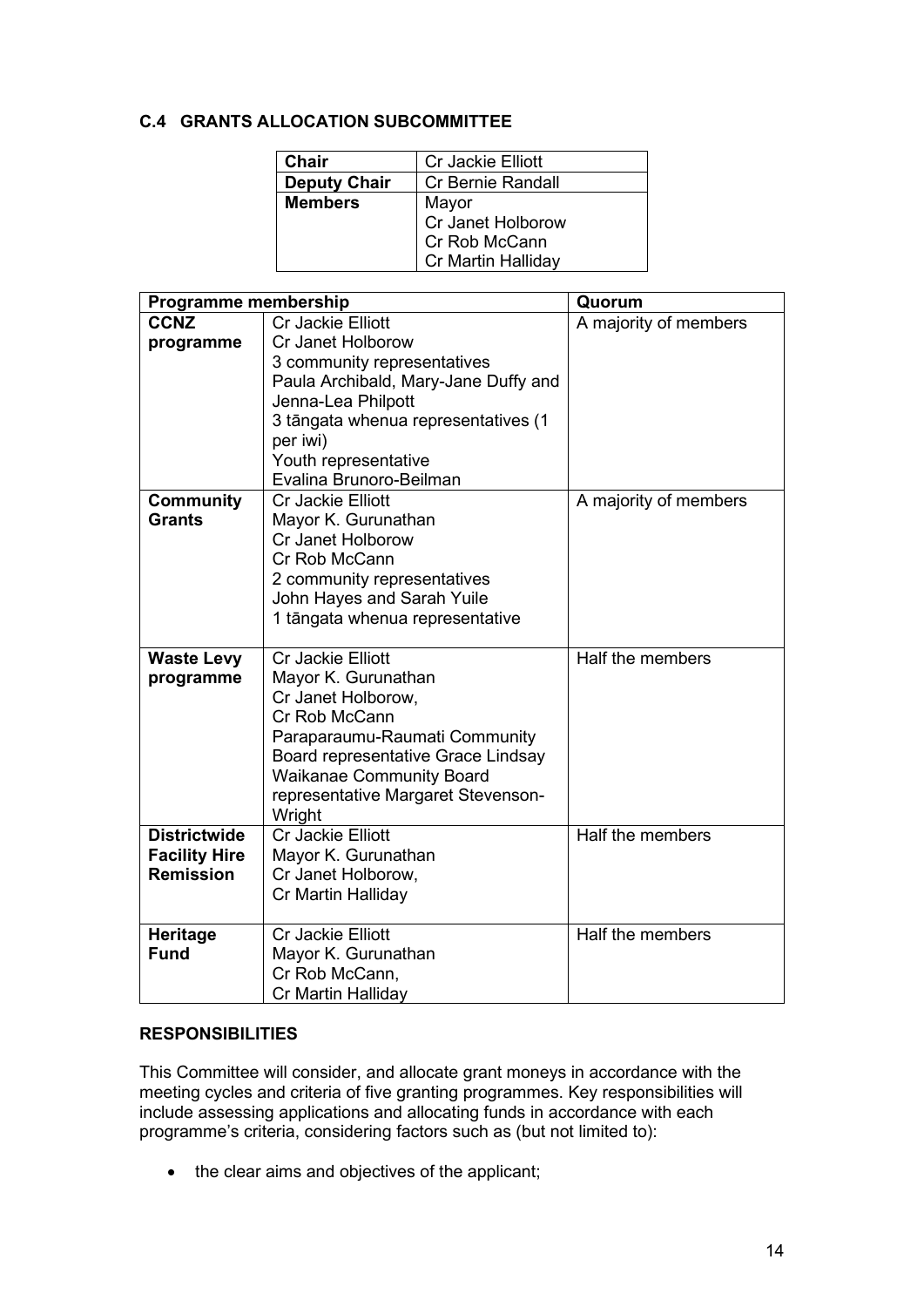- the project or event for which the grant is requested;
- where appropriate, evidence of a sound management structure, and good financial management;
- how closely the application fits with the scheme criteria;
- the identification and evaluation of local needs:
- the use of any previous money granted by Council or Creative New Zealand;
- the level of community involvement in the project;
- the expected outcomes and benefits of the service/project for the Kāpiti Coast District.

Following are brief descriptions of the granting programmes:

#### **Community Grants**

The aim of this programme is to strengthen local communities by providing financial support through this programme. Funding is provided to not-for-profit organisations to assist in the achievement of a social environment that ensures the Kapiti Coast District is a good place to live for all sectors of the community. The programme will provide grants to non-profit organisations which provide local, community-based services in response to identified needs. Community grants may be allocated to proposals that seek to achieve one or more of the following outcomes:

- 1. Building resilient, sustainable communities
- 2. Encouraging greater community participation
- 3. Improving the quality of life of the participants
- **4.** Working in partnership with a range of community groups, including iwi.

#### **Creative Communities Scheme (CCS)**

Council administers this programme in partnership with Creative New Zealand. Creative New Zealand intends that the principal aims of the Scheme are to provide creative opportunities for local communities to engage with and participate in arts activities; support the diverse arts and cultural traditions of local communities; and enable and encourage young people (under 18 years) to engage with and actively participate in the arts. Creative New Zealand provides the Scheme's annual funding to the Kapiti Coast District Council and the scheme criteria.

#### **Districtwide Hall Facility Remissions**

This programme is to assist hall users whose event is benefiting the District as a whole rather than an individual community.

#### **Heritage Fund Allocations**

This fund aims to assist and actively encourage landowners and members of the Kapiti Coast community to manage, protect and enhance heritage features throughout the District including ecological, geological, historical and cultural areas and sites.

#### **Waste Levy Fund grants**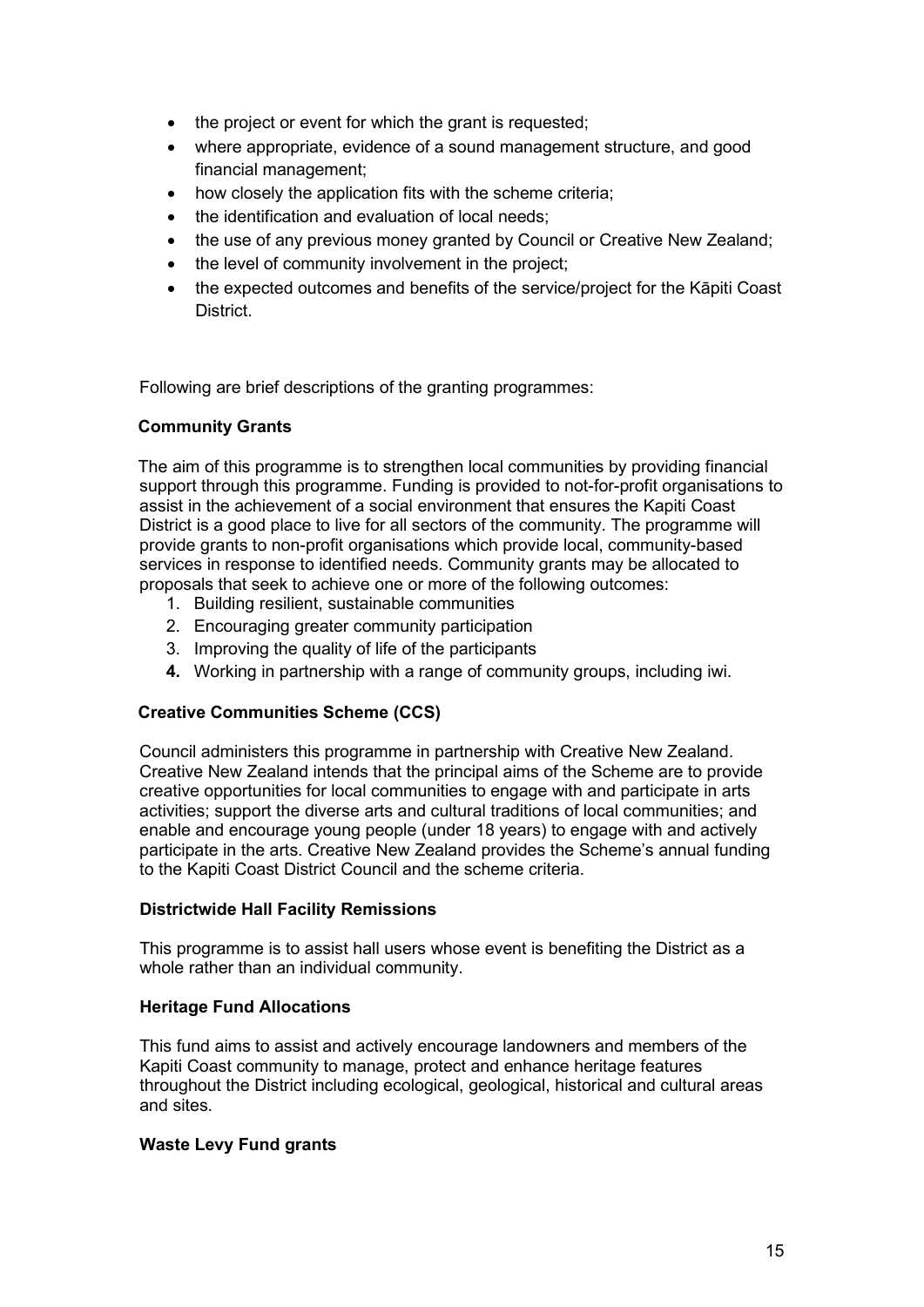The objective of this programme is to assess applications and allocate Waste Levy grants for projects which achieve a high level of community involvement in practical on-the-ground waste minimisation projects which encourage community participation and long term action.

## **POWERS**

All powers necessary to perform the Committee's responsibilities except powers that the Council cannot delegate or has retained to itself.

## **MEETING FREQUENCY**

The meeting cycles for the granting programmes are as follows:<br>Creative Communities New Zealand Twice yearly (April & August) Creative Communities New Zealand<br>Community Grants Annually (October)<br>Annually (Sept) or as required Districtwide Hall Hire Remissions<br>Heritage Fund Heritage Fund **Annually (February)**<br>
Waste Levy **Twice yearly (March** Twice yearly (March & Dec)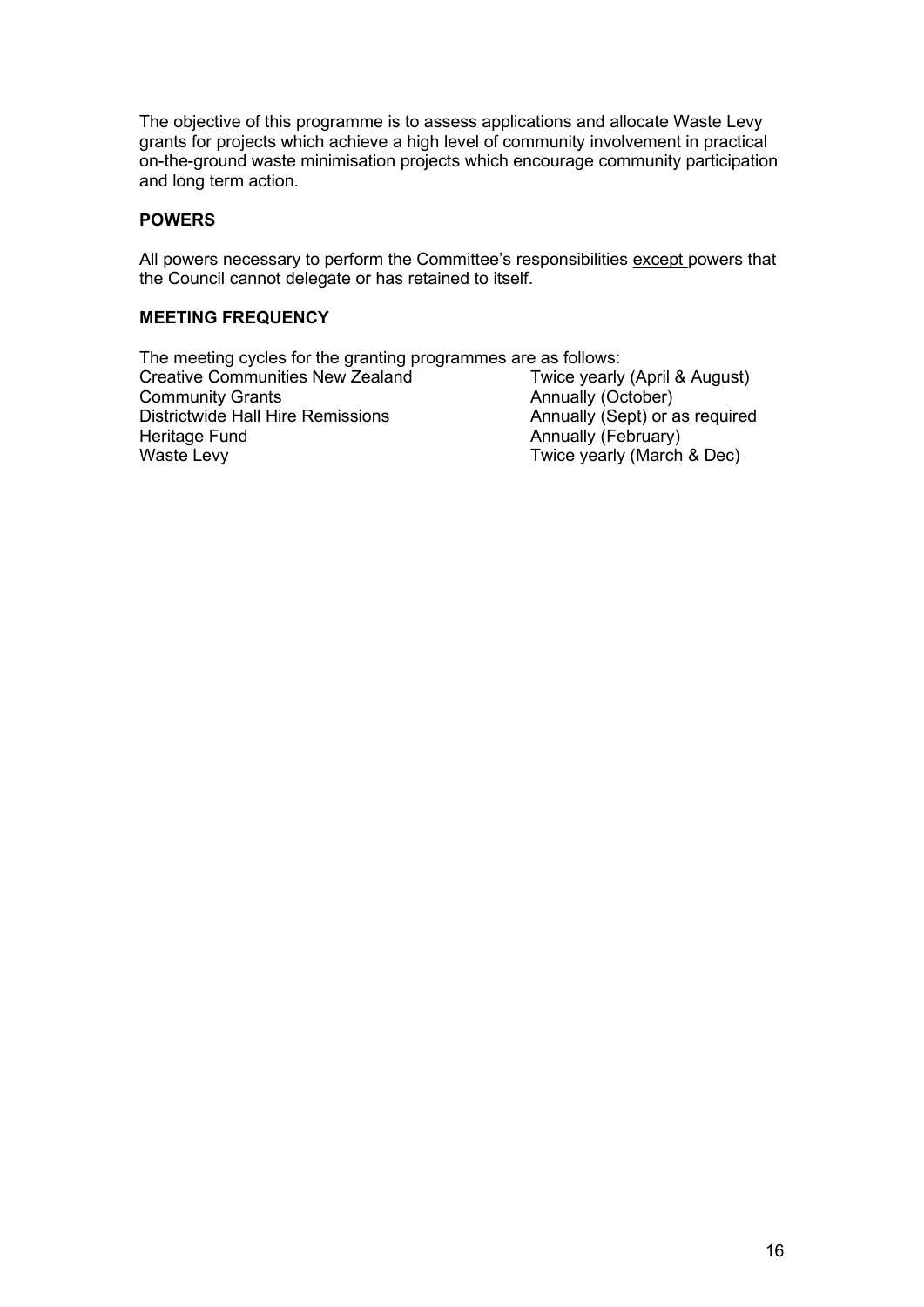## **C.5 CAMPE ESTATE SUBCOMMITTEE**

| <b>Chair</b>                                       | Mayor                                                                 |
|----------------------------------------------------|-----------------------------------------------------------------------|
| <b>Members</b>                                     | Paekākāriki-Raumati Ward<br>Cr Sophie Handford<br>The Chief Executive |
|                                                    |                                                                       |
|                                                    |                                                                       |
| NB: Membership is outlined in the Will of the late |                                                                       |

*Sydney George Campe. Should any of these positions cease to exist the Council is to appoint other similar members to the Subcommittee*

#### **RESPONSIBILITIES**

This Subcommittee administers the Campe Estate funds deriving from the sale of 6 Robertson Road Paekākāriki, bequeathed to the Council in 1991 as a Gift on Special Trust. The conditions are:

- That the Council uses the property and/or the income from it for charitable purposes which will benefit the people of Paekākāriki township;
- That the Council uses the property for the benefit of the youth of Paekākāriki.

The Subcommittee also administers the funds deriving from the interest of the Arthur Thomas Clarke Trust, for the benefit of the residents of the Paekākāriki residents. Decisions about allocations under the two funds are made concurrently.

## **POWERS**

All powers necessary to perform the Subcommittee's responsibilities.

#### **MEETING FREQUENCY**

Twice-yearly, or whenever required in order to fulfil its responsibilities.

#### **QUORUM**

The quorum is a majority of members.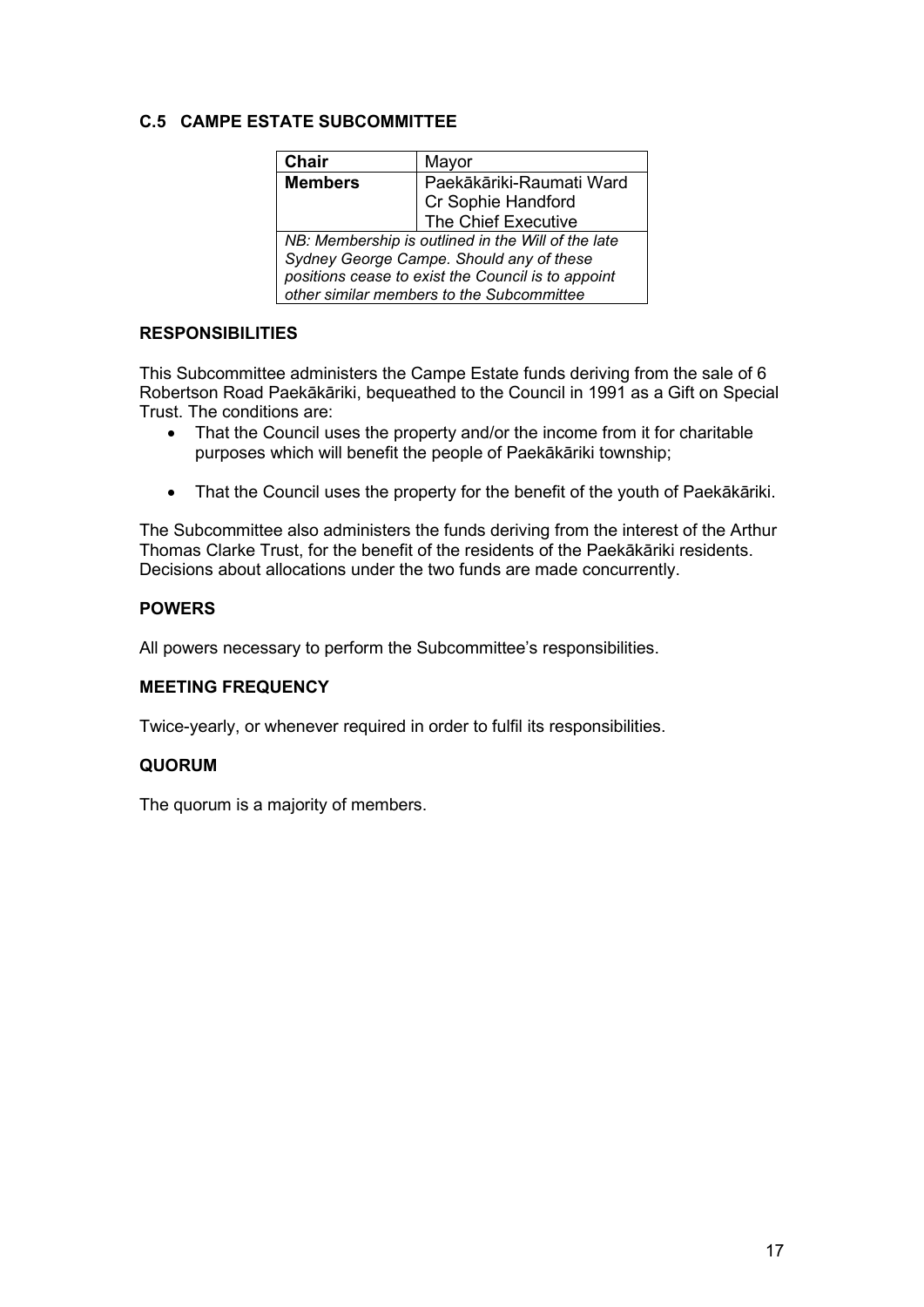## **D. COMMUNITY BOARDS**

## **PAEKĀKĀRIKI**

|                     | Chair        | <b>Holly Ewens</b>                 |
|---------------------|--------------|------------------------------------|
|                     | Deputy Chair | Tina Pope                          |
|                     | Membership   | Dan O'Connell, Jess Hortop, Cr     |
|                     |              | Sophie Handford                    |
| PARAPARAUMU/RAUMATI |              |                                    |
|                     | Chair        | <b>Kathy Spiers</b>                |
|                     | Deputy Chair | <b>Guy Burns</b>                   |
|                     | Membership   | Jonny Best, Grace Lindsay, Cr      |
|                     |              | Bernie Randall, Cr Martin Halliday |
| <b>WAIKANAE</b>     |              |                                    |
|                     | Chair        | James Westbury                     |
|                     | Deputy Chair | Margaret Stevenson-Wright          |
|                     | Membership   | Richard Mansell, Tonchi Begovich,  |
|                     |              | Cr Jocelyn Prvanov                 |
| <b>ŌTAKI</b>        |              |                                    |
|                     | Chair        | <b>Christine Papps</b>             |
|                     | Deputy Chair | <b>Marilyn Stevens</b>             |
|                     | Membership   | Shelly Warwick, Cam Butler, Cr     |
|                     |              | <b>James Cootes</b>                |

## **RESPONSIBILITIES**

The powers of a community board are prescribed in the Local Government Act. In addition the Council has made the following specific delegations:

- Authority to **listen, articulate, advise, advocate** and make recommenations to Council on any matter of interest or concern to the local community
- Assisting with local **civil defence** and **emergency management** activities
- Working with Council and the community to establish Local Outcome **Statements**
- **Providing a local perspective** on the levels of service as detailed in the LTP and on local expenditure, rate impacts and priorities
- Providing advice to Council and its Committees on any issue relating to the **sale of liquor** in the local area
- **Contributing local input** to any Council Strategy, Plan or Policy as required
- Approving criteria for, and disbursement of, **community-based grant funds** as approved through the LTP or Annual Plan
- Approving or rejecting applications by community groups to establish **community gardens**, in accordance with the licensing requirements under the Reserves Act 1977 and the Council's Mara Kai/Community Gardens policy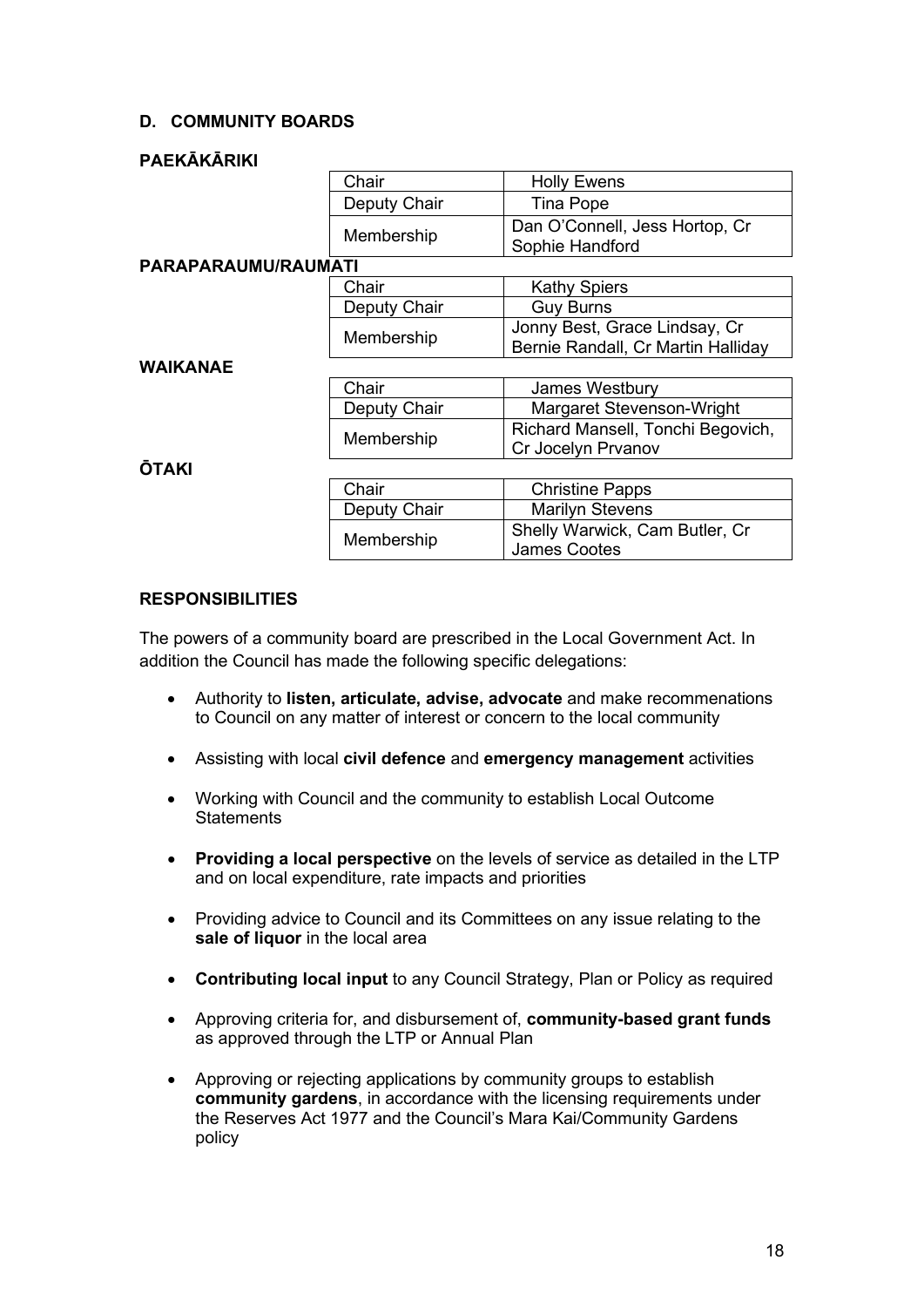- Authority to approve or reject officer recommendations relating to **traffic control and signage matters** for existing local roads, except those matters that involve significant safety issues.
- Making recommendations to Council after reviewing existing, or considering new **draft Reserve Management Plans** for local public parks and reserves within its area, excluding Otaraua Park (as a park of Districtwide significance).
- Assisting the Chief Executive (through the Community Board Chairperson) to consider and **determine temporary road closure** applications where there are objections to the proposed road closure
- Accepting or rejecting officer recommendations in respect of **names for local** roads (excluding the former State Highway) and any **reserves, structures and commemorative places**, in accordance with existing council policy;
- **Speaking but not voting at Council and Committee meetings** (the Chair may appoint a Board member to represent them). (Note: Consideration will be undertaken on a case-by-case basis by either Council and/or a Committee as to whether they resolve that a Community Board Chair or their representative stays in attendance for any public-excluded session of Council and/or a Committee.)
- **Developing any Community Board submission** on issues within its area;
- Setting priorities for and **expending an annual training and development budget** allocated by Council;
- Any other responsibilities as delegated by Council under under Section 52, Local Government Act 2002.

## **FOR THE WAIKANAE COMMUNITY BOARD**

• Considering and making recommendations to Council on the proposed use of the Waikanae Capital Improvement Fund for the purpose of funding capital projects within the Waikanae Community Board boundary. This is for expenditure over and above the approved annual grant allocations from this fund.

#### **FOR THE PAEKĀKĀRIKI COMMUNITY BOARD**

• Considering and making recommendations to the Campe Estate Subcommittee on grant applications received seeking funding from the Campe Estate funding, and distribute the funds deriving from the Arthur Thomas Clarke Trust.

### **POWERS**

All powers necessary to perform the Board's responsibilities except where the Board's responsibility is limited to making a recommendation only.

#### **MEETING FREQUENCY**

On a six-weekly basis or as required.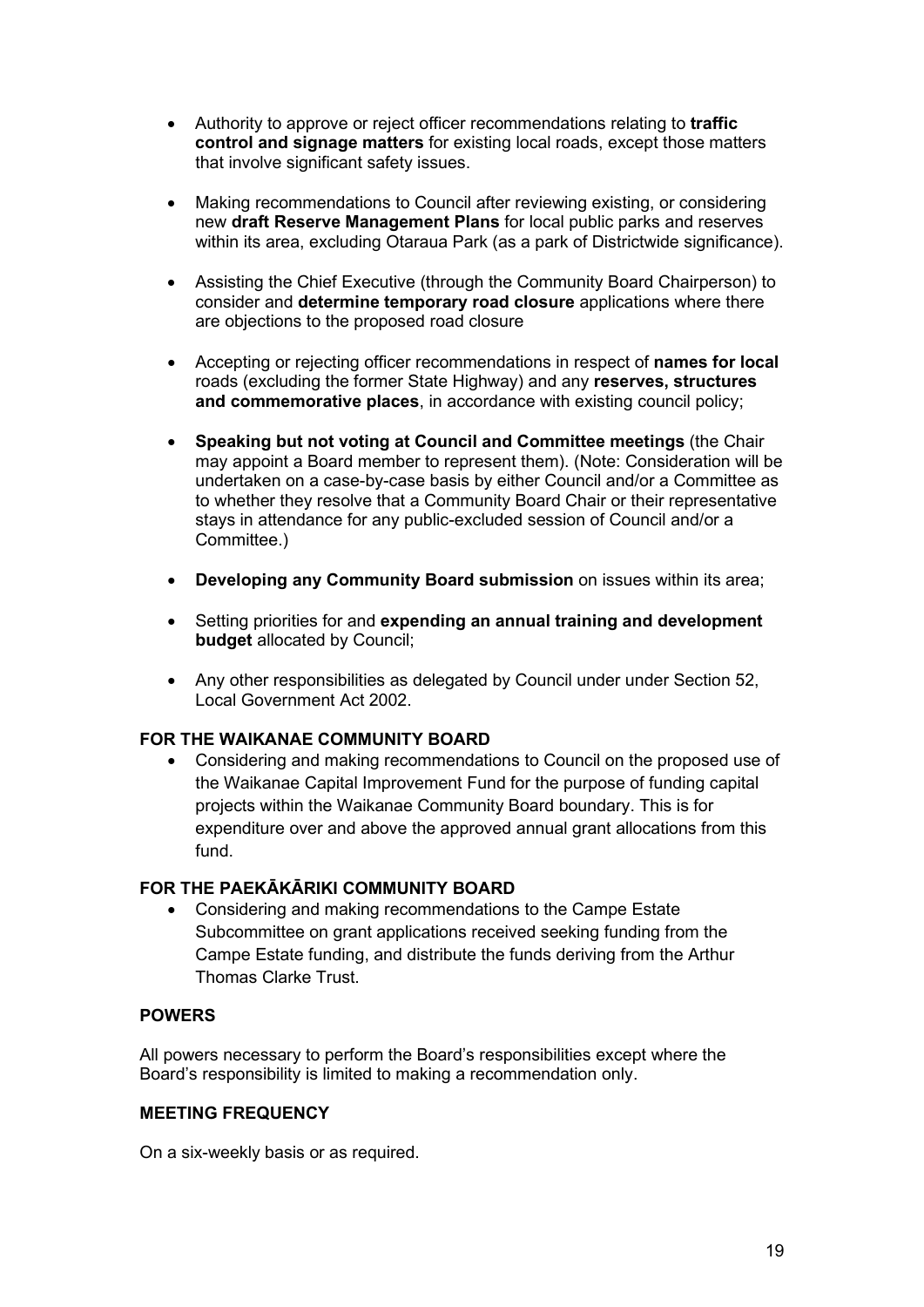## **QUORUM**

Where the number of members (elected and appointed) is odd, the quorum is a majority of members.

Where the number of members (elected and appointed) is even, the quorum is half the members.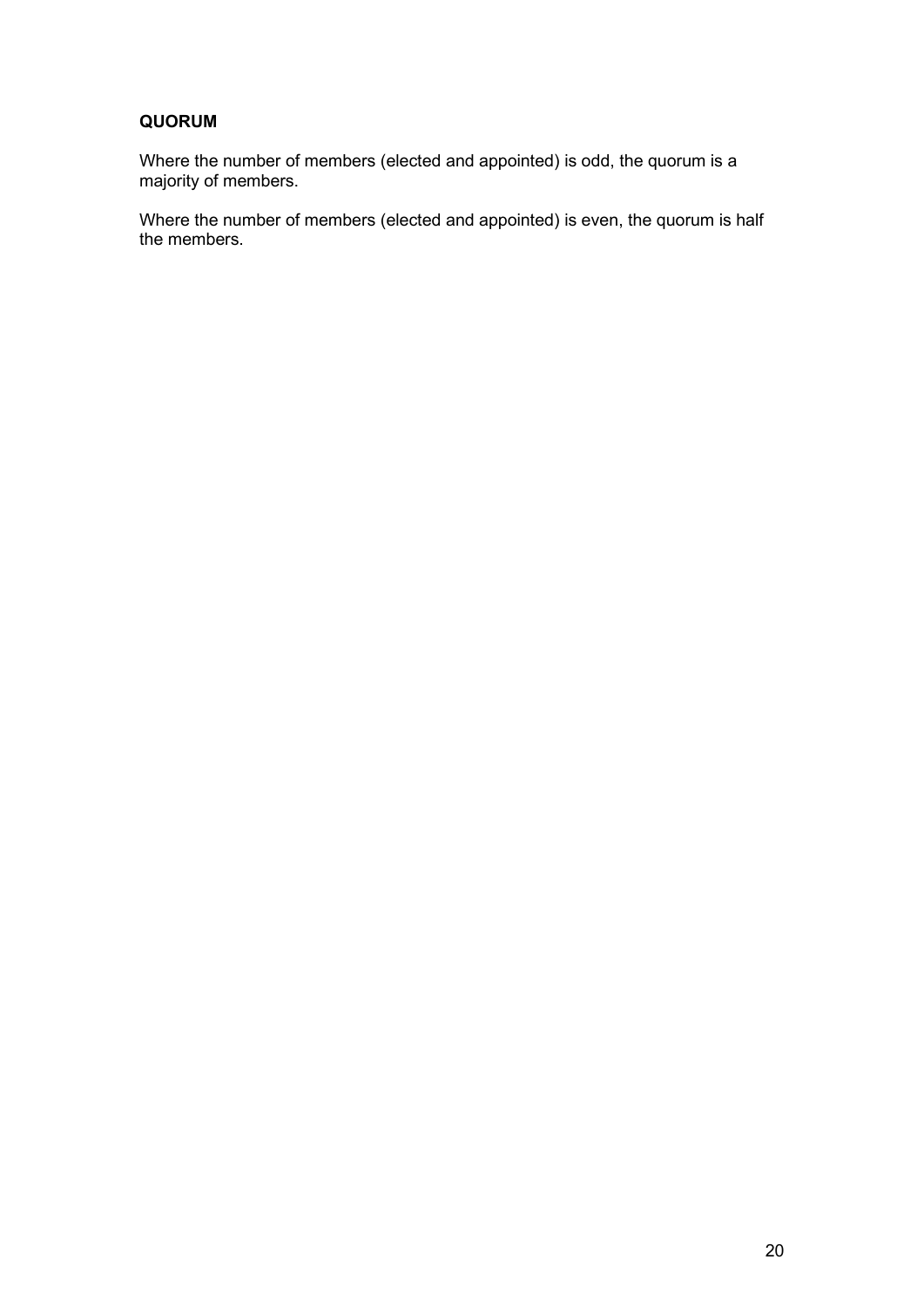## **SECTION E – JOINT COMMITTEES (where Council is a member)**

## **SECTION E.1**

**WELLINGTON REGION WASTE MANAGEMENT AND MINIMISATION JOINT COMMITTEE**

Appointed member | Cr Jackie Elliott

#### **PARTNERSHIP FRAMEWORK**

- 1 This Joint Committee is a joint standing committee under clause 30(1)(b) of Schedule 7 of the Local Government Act 2002.
- 2 The Joint Committee is not deemed to be discharged following each triennial election.

#### **CONSTITUTION**

- 3 All territorial authorities in the Wellington Region are signatories and stakeholders in the Wellington Region Waste Management and Minimisation Plan officially adopted in October 2011:
	- o Kapiti Coast District Council
	- o Masterton District Council
	- o Hutt City Council
	- o Upper Hutt City Council
	- o Porirua City Council
	- o South Wairarapa District Council
	- o Carterton District Council
	- o Wellington City Council
- 4 Each territorial authority in the region will be entitled to appoint one member to the Joint Committee.
- 5 The Chair will be elected by the Joint Committee. A new Chair and Deputy Chair must be elected at least once every triennium following local body elections.

#### **MEETING FREQUENCY**

- 6 The Joint Committee will meet on an as required basis.
- 7 Meetings will be hosted on a rotational basis by territorial authorities across the region. The Committee shall establish a roster for the hosting of meetings.
- 8 Secretariat support for meetings will be provided by the host Council.

## **OBJECTIVE**

9 The role of the Joint Committee is to oversee the implementation of the Wellington Region Waste Management and Minimisation Plan 2011-2017 and its statutory review which is required not more than six years after the last review.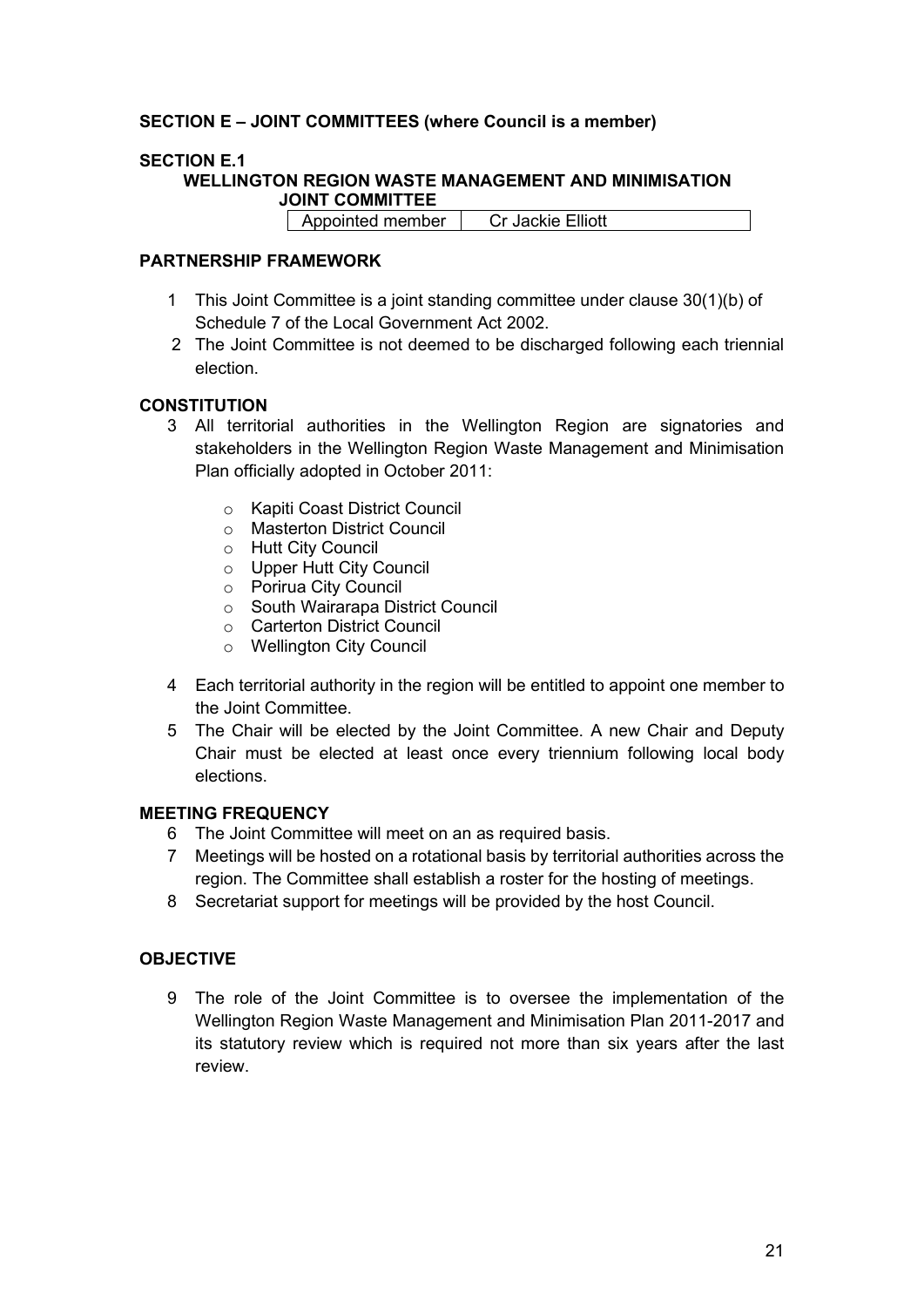## **DELEGATED AUTHORITY**

- 10 The Joint Committee will have delegated responsibility and authority to carry out activities within its terms of reference including:
	- a. accept and consider advice and reports on the implementation of the Wellington Region Waste Management and Minimisation Plan ('the Plan') and future Wellington Waste Management and Minimisation Plans.
	- b. take decisions on the implementation of aspects of the Plan where the matter for decision is not an operational matter that falls under officers' delegated responsibilities and where the matter is provided for in the Plan and/or budget has been made available by territorial authorities for that matter.
	- c. monitor and review the management and implementation of the Plan.
	- d. report back to territorial authorities of the Wellington Region on any aspect of the implementation of the Plan, including: recommendations for funding projects of the Plan, recommendations for the management of the Plan and reports on the effectiveness of the Plan.
	- e. report back to the territorial authorities with any recommended amendments to the Plan and/or recommended variations to the Terms of Reference of the Committee.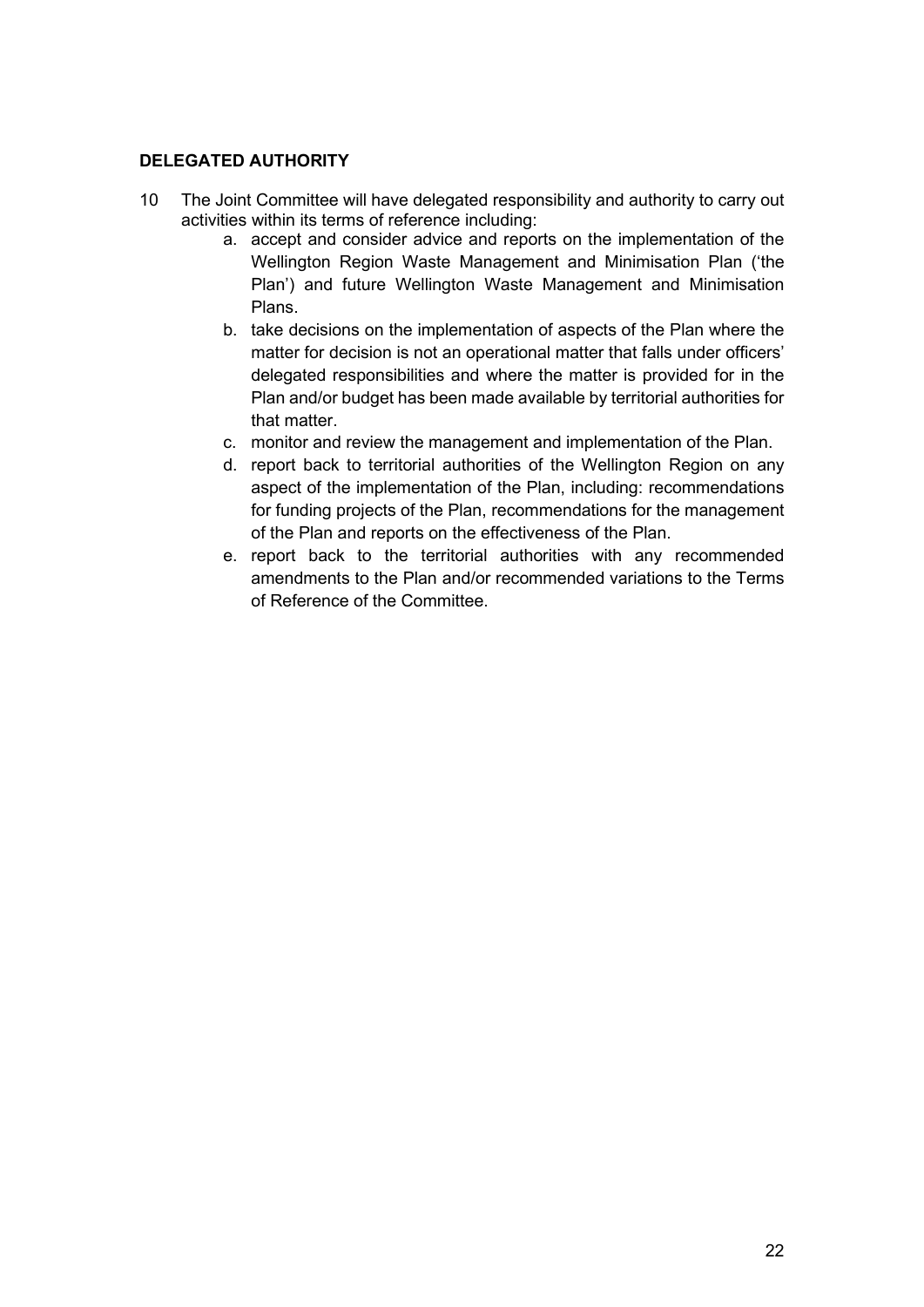#### **SECTION E.2 WELLINGTON REGIONAL STRATEGY (WRS) JOINT COMMITTEE**

| Appointed member | Mavor              |
|------------------|--------------------|
| Alternate        | Cr. Janet Holborow |

## **OBJECTIVE**

1 The Wellington Regional Strategy (WRS) Committee is established to implement and develop the WRS, including overseeing the Wellington Regional Economic Development Agency (WREDA) to deliver tourism, events and business growth initiatives in the Wellington region.

#### **SPECIFIC RESPONSIBILITIES**

- 2 The Committee's responsibilities include:
	- a. On behalf of the Council, and acting on behalf of all councils in the region:
		- i. To take responsibility for overall guidance and further development of the WRS. To provide regional leadership, engage and establish partnerships with key Government agencies and non-government agencies involved in economic development, acknowledging that constituent local authorities also have leadership roles within their cities and districts;
		- ii. To oversee and monitor the work of WREDA;
		- iii. To ensure the WRS continues to be relevant by reviewing economic trends, investigating opportunities for promoting economic growth through growing tourism, promoting major events, attracting and supporting businesses to grow and ensuring the region continues to prosper;
		- iv. To approve submissions to external organisations for matters pertaining directly to the committee's responsibilities;
		- v. To recommend a required funding proposal to Greater Wellington Regional Council to be consulted on annually, in the course of the Greater Wellington Regional Council's Annual Plan or Long Term Plan process which will include the proposed amount and allocation of a recommended targeted rate, to be collected by Greater Wellington Regional Council, to fund the existing and new economic development initiatives and the other initiatives outlined in the WRS.
	- b. b) On behalf of the shareholding councils of WREDA:
		- i. To receive and consider the half-yearly and annual reports of WREDA.
		- ii. To agree the annual Letter of Expectation to WREDA.
		- iii. To receive and consider WREDA's draft statement of intent (SOI) and provide agreed feedback.
		- iv. To receive, consider and agree WREDA's final SOI, and if necessary, require modifications to the statement of intent.
		- v. To provide recommendations to the shareholding councils regarding WREDA director appointments and/or removals and WREDA director remuneration.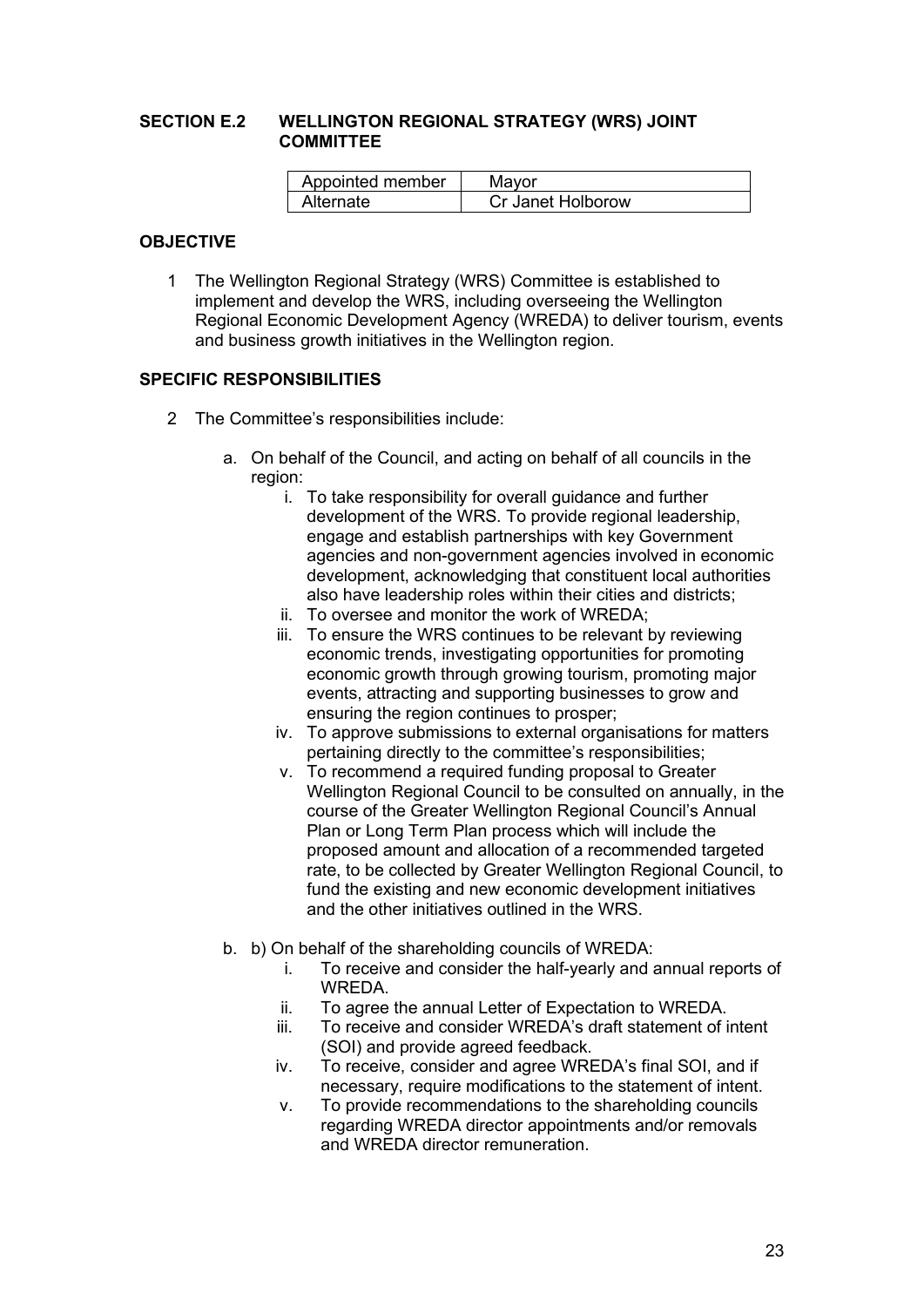## **OPERATING PRINCIPLES**

3 The Council has agreed that it will not act independently of the Committee, so that any committee recommendations that the Council is not prepared to accept will be referred back to the Committee for further consideration. The Council and the territorial authorities of the region intend to complete a Multiparty Agreement to record their agreement in regard to the future implementation, governance, and funding of the WRS by the Council. The regional Chief Executives of GWRC, WCC and the Chair of the Chief Executives' Forum will be the principal advisors to the Committee, after discussion with the wider Chief Executives' Forum.

## **MEMBERSHIP**

- 4 The membership of the WRS Committee will be 10 persons in total, appointed by the Council (from time to time) as follows:
	- a. One regional councillor.
	- b. Four members nominated by Wellington City Council.
	- c. One member nominated by each of Porirua City Council, Hutt City Council, Kapiti Coast District Council, and Upper Hutt City Council.
	- d. One member nominated by the three Wairarapa district councils.
- 5 The members may be replaced from time to time by the respective councils by providing written notice to the Greater Wellington Regional Council, confirming the amended nomination. The nominees must be elected members of the nominating council in order to be appointed by the Council.

## **CHAIRPERSON**

6 The appointment of the Chairperson and deputy is to be determined by the full Committee.

## **QUORUM**

7 The quorum shall be five members of the Committee, of which one must be the regional council member of the Committee, and one must be the Chairperson or Deputy Chairperson (once appointed). When the Committee is meeting to exercise the shareholding councils' responsibilities in terms of the WREDA Shareholders' Agreement (to determine agreed feedback on the draft SOI, to agree the final SOI or require that modifications be made to it) and to recommend director appointments/removals and director remuneration the quorum specified above shall include two Wellington City Council members of the Committee.

## **ALTERNATES**

- 8 The regional councillor appointed to the Committee must have an alternate who may attend and vote at meetings of the Committee in the event of the appointed regional councillor's absence or unavailability.
- 9 In the case of the Wellington City Council members appointed to the Committee, that Council may nominate a pool of up to four alternative members for appointment. In the event that a Wellington City Council member of the Committee is unavailable to attend a Committee meeting, any one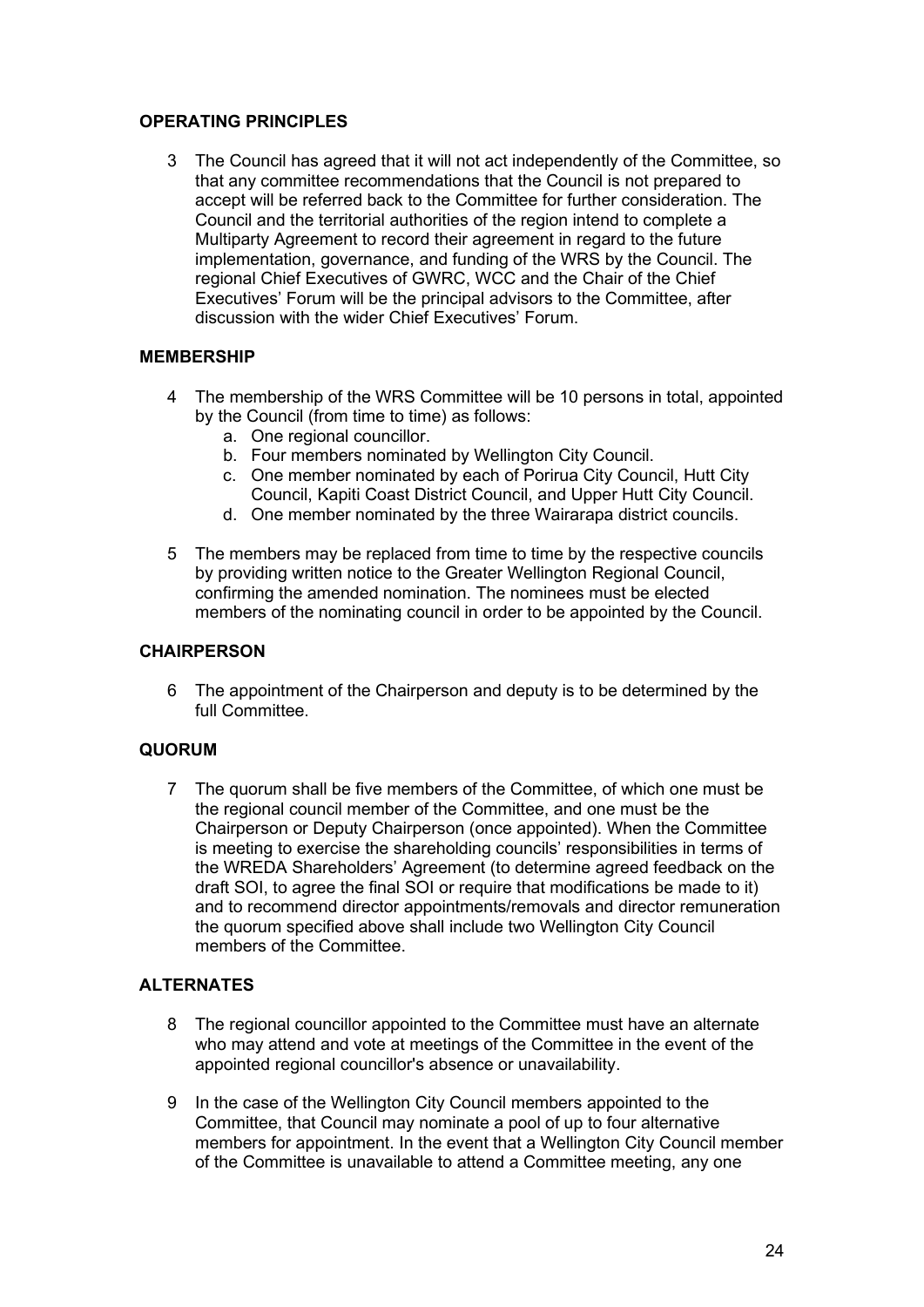person from the pool of the Council's alternative members may attend and vote in their place.

10 Each of the other members is entitled to an alternate member who may attend and vote at meetings of the Committee, but only in the event that the nominated and appointed member is unable to do so.

#### **REMUNERATION**

11 Each council shall be responsible for remunerating its representative on the Committee for the cost of that person's participation in the Committee.

#### **TERM OF APPOINTMENT**

12 Each member shall be appointed by the Council as soon as possible after each local government triennial election, and for a term that expires on the date of the next local government triennial election.

### **STANDING ORDERS**

13 The Council's Standing Orders are adopted, subject to the inclusion of the following provisions relating to the WRS Committee:

#### *(a) Voting*

14 The acts of the Committee must be done and questions before the Committee must be decided at a meeting by vote. Each member of the Committee will have one equal vote and decisions will be made by simple majority.

#### *(b) Chairperson voting*

- 15 The Chairperson or other person presiding at a meeting:
	- i. has a deliberative vote; and
	- ii. in the case of an equality of votes, does not have a casting vote (and therefore the act or question is defeated and the status quo is preserved).

#### **DELEGATIONS**

16 Each shareholding Council will delegate to its representative(s), and alternate(s) appointed to the Committee the responsibility and powers of the Council with regard to WREDA's draft and final statement of intent.

#### **DURATION OF THE COMMITTEE**

17 In accordance with clause 30(7) of Schedule 7 of the Local Government Act 2002, the Wellington Regional Strategy Committee is not deemed to be discharged following each triennial election.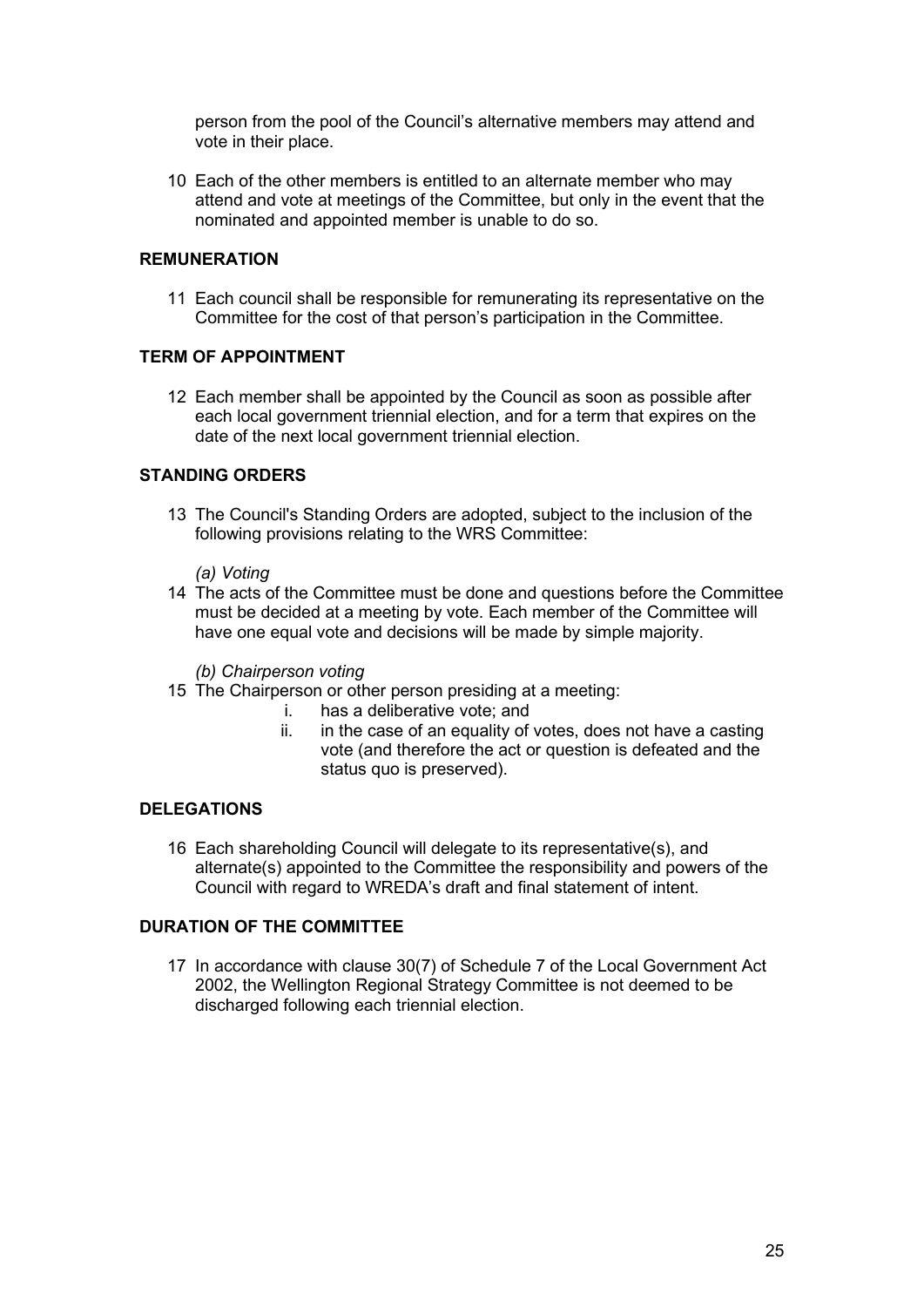#### **SECTION E.3 REGIONAL TRANSPORT JOINT COMMITTEE**

| Appointed member | Mavor           |
|------------------|-----------------|
| Alternate        | Cr James Cootes |

#### **PURPOSE**

1. To promote the objectives of the Land Transport Management Act 2003 (the Act) within the region, linking it to the regions of New Zealand and other transport systems.

#### **SPECIFIC RESPONSIBILITIES**

- 1. Prepare for approval by the Council the Wellington Regional Land Transport Plan and any variations to it.
- 2. Provide the Council with any advice and assistance it may request in relation to its transport responsibilities.
- 3. Adopt a policy that determines significance in respect of - Variations made to the Regional Land Transport Plan - The activities that are included in the Regional Land Transport Plan.
- 4. Carry out consultation in accordance with the requirements set out in the Act.
- 5. Approve submissions to external organisations for matters pertaining directly to the committee's purpose.

## **MEMBERSHIP**

- 2. The membership set out below is consistent with the requirements of subsection (2) of section 105 of the Act:
	- o Two persons to represent the regional council
	- o One person from each territorial authority in the region to represent that territorial authority
	- o One person to represent the New Zealand Transport Agency
- 3. The Council may, in accordance with clause 31(3) schedule 7 of the Local Government Act 2002, appoint non-local government advisors to the Committee for the purpose of assisting the Committee in its decision making.

#### **VOTING ENTITLEMENT**

4. Advisors appointed to the Committee have full speaking rights, but no voting entitlement on any matter.

#### **ALTERNATES**

5. The New Zealand Transport Agency and each territorial authority is entitled to nominate an alternate member who may attend and vote at meetings of the committee, but only in the event that the appointed member is unable to attend.

#### **QUORUM**

6. The chairperson or deputy chairperson of the committee and at least 50% of the remaining voting membership.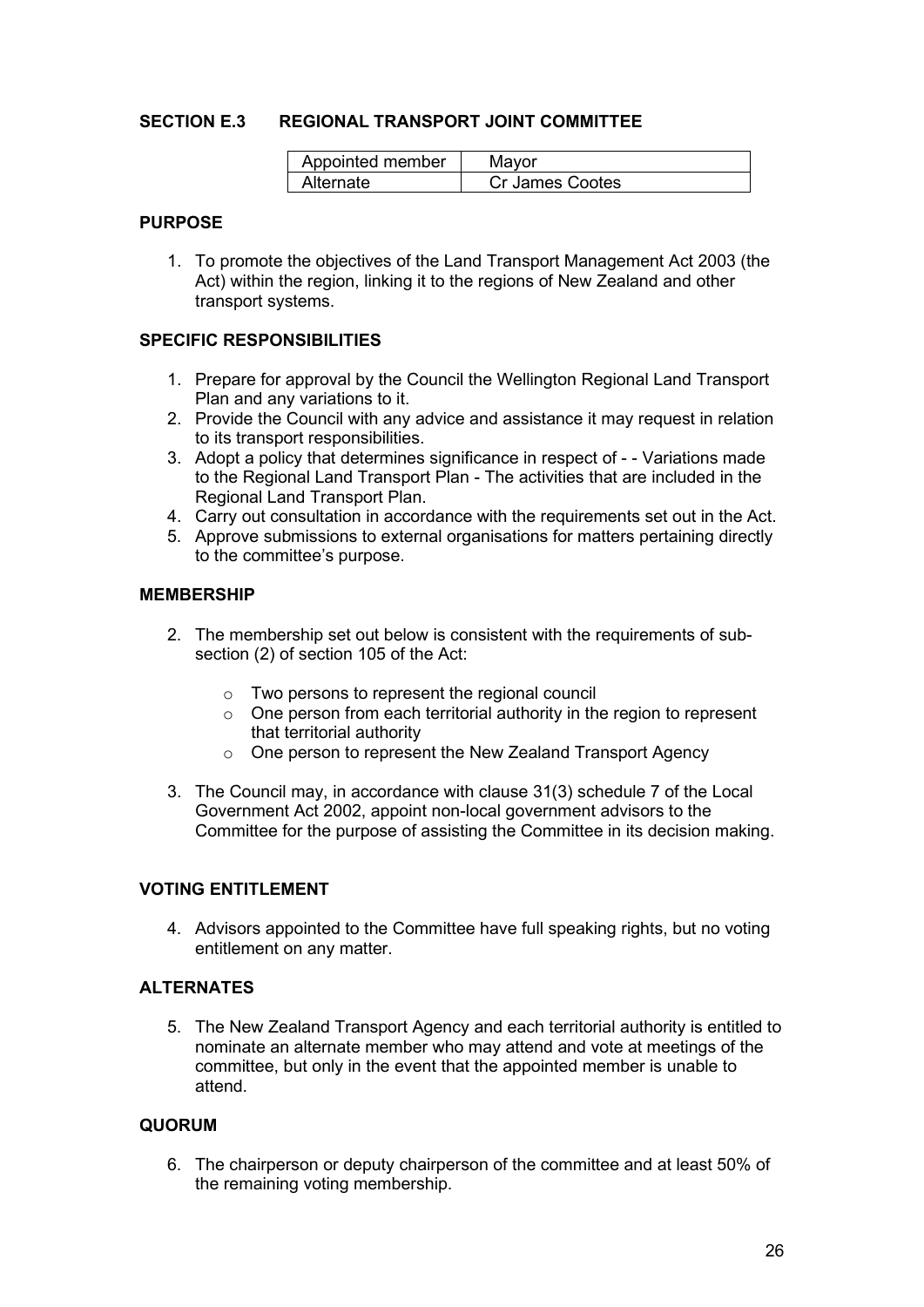## **CHAIRPERSON**

7. Greater Wellington Regional Council must appoint from its representatives the chair and deputy chair of the Committee. (Section 105 (6) of the Land Transport Management Act 2003). The Chair has a deliberative vote and in the case of an equality of votes, does not have a casting vote (and therefore the act or question is defeated and the status quo is preserved). (Section 105 (7) of the Land Transport Management Act 2003)

## **REMUNERATION**

8. The advisors appointed to the Committee who are not otherwise being remunerated are entitled to receive Greater Wellington Regional Council's standard daily meeting fee and mileage allowances payable to non-elected members of council committees for each meeting they attend.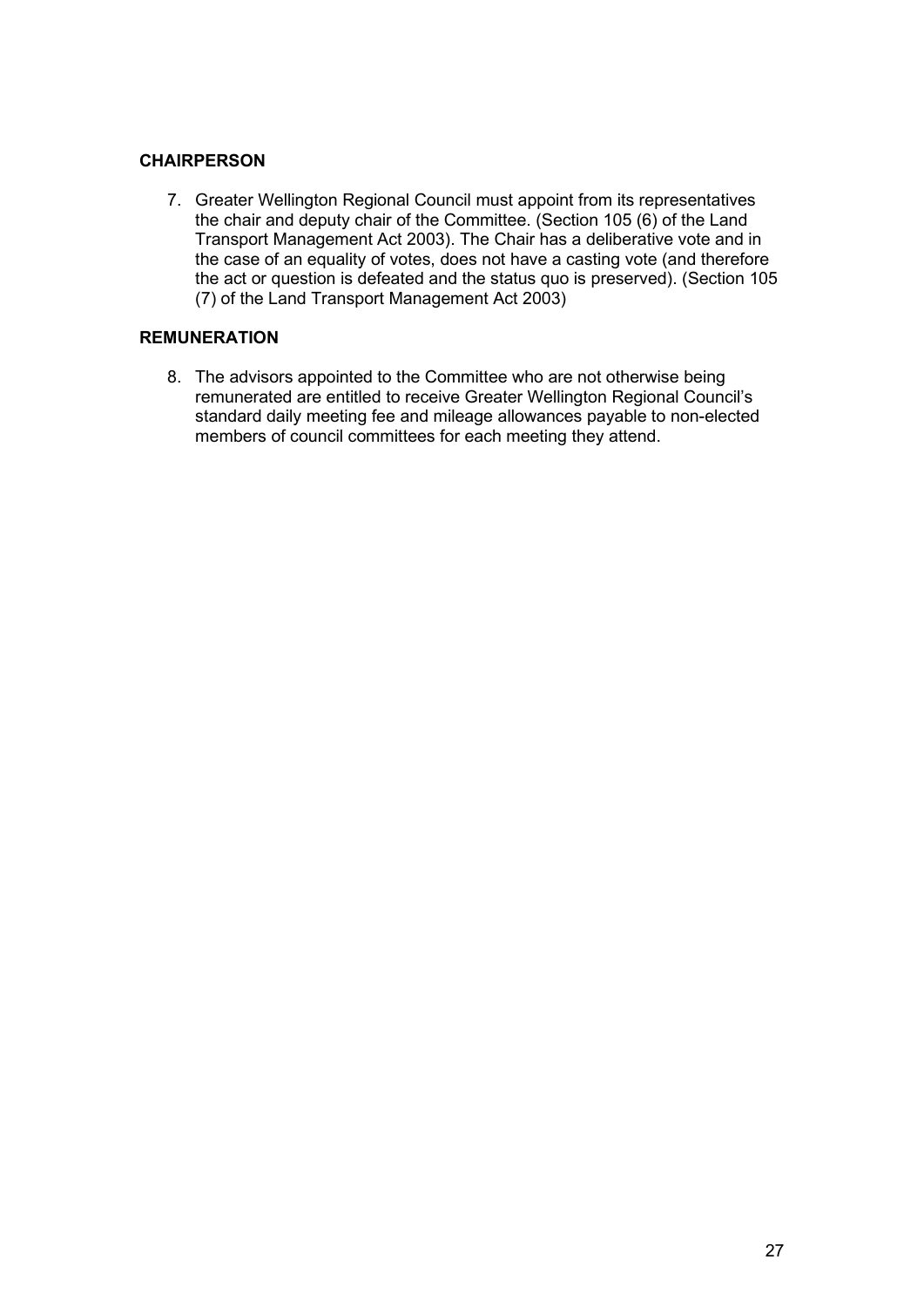#### **SECTION E.4 WELLINGTON REGION CIVIL DEFENCE EMERGENCY MANAGEMENT GROUP**

| Appointed member | Mavor |
|------------------|-------|
| Alternate        |       |

The Wellington Region CDEM Group has the status of a Civil Defence Emergency Management Group under the Civil Defence Emergency Management Act 2002. It is a joint standing committee under clause 30(1)(b) of Schedule 7 of the Local Government Act 2002.

#### **MEMBERS**

1. Each of the following local authorities is a member of the Wellington Region CDEM Group:

Carterton District Council Greater Wellington Regional Council Kapiti Coast District Council Hutt City Council Masterton District Council Porirua City Council South Wairarapa District Council Upper Hutt City Council Wellington City Council

#### **FUNCTIONS, DUTIES AND POWERS**

2. The functions, duties and powers of the CDEM Group are those that are set out for a Civil Defence Emergency Management Group in the Civil Defence Emergency Management Act 2002.

## **OBJECTIVES OF THE CDEM GROUP**

- 3. To assist the CDEM Group to meet the requirements of the Act, the Group adopts the following objectives:
- 4. To ensure that hazards (as defined in the Act) and the consequential risks are identified and assessed
- 5. To ensure an effective and efficient region-wide civil defence emergency management capability to respond to and recover from emergencies (as defined in the Act)
- 6. To facilitate effective and efficient emergency management through partnership and co-ordination amongst the organisations represented on the Co-ordinating Executive Group
- 7. To promote appropriate mitigation of the risks.

## **REPRESENTATIVES**

- 8. Each Member is to be represented on the CDEM Group by one person only, being the Mayor or Chairperson of that local authority or an alternate representative who has been given the delegated authority to act for the Mayor or Chairperson.
- 9. An alternate representative must be an elected person from that local authority under section 13(4) of the Act.
- 10.Under section I I 4S(4) of the Local Government Act 1974, and clause 30(9) Schedule 7 of the Local Government Act 2002, the powers to discharge any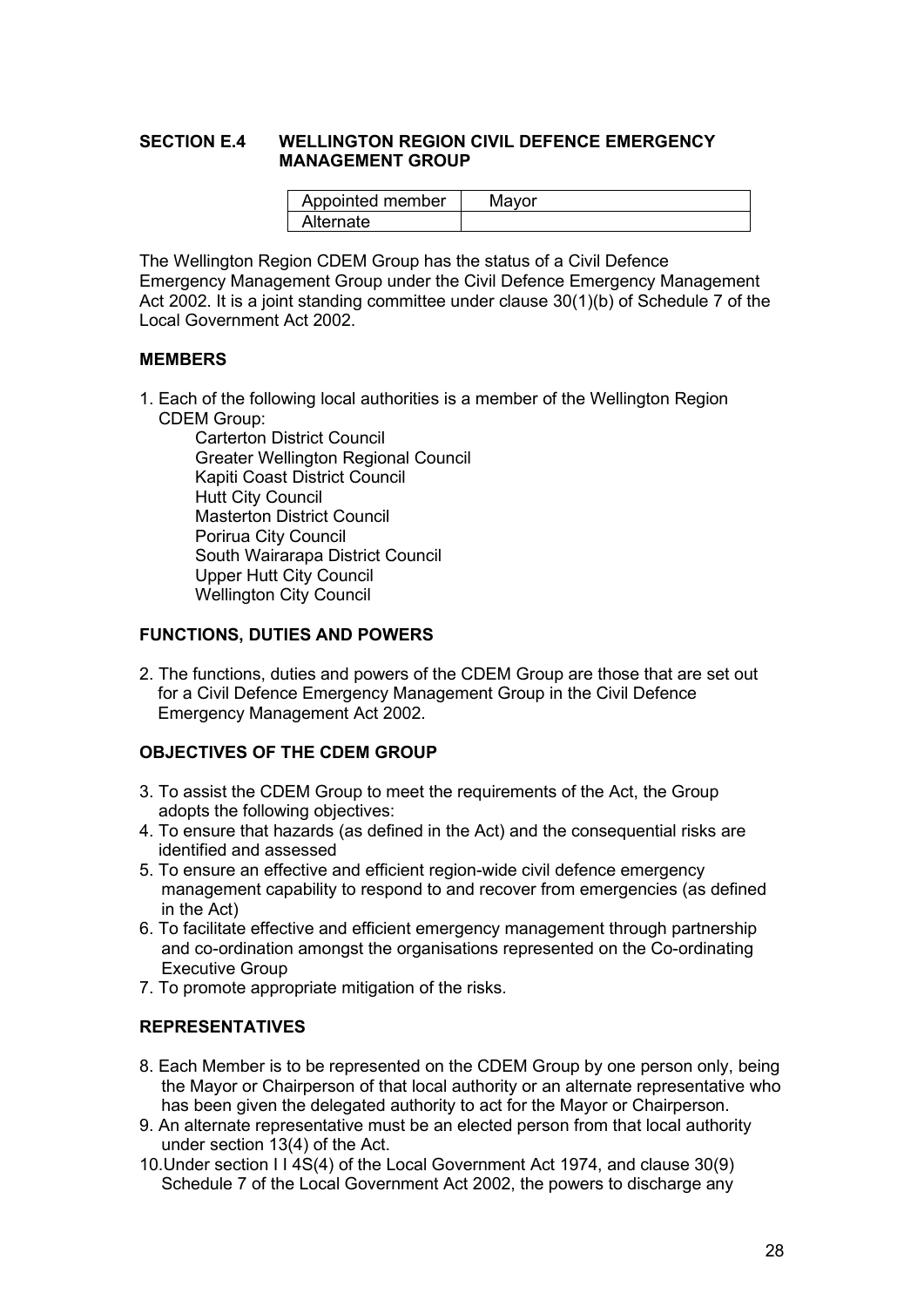representative on the CDEM Group and appoint his or her replacement shall be exercisable only by the Member that appointed the representative being discharged.

#### **REMUNERATION**

11.Each Member of the CDEM Group shall be responsible for remunerating its representative on the CDEM Group for the cost of that person's participation in the CDEM Group.

## **MEETINGS**

12.The CDEM Group shall hold all meetings at such frequency, times and place(s) as agreed for the performance of the functions, duties and powers delegated under the Terms of Reference. However there will be at least two meetings per year.

#### **QUORUM**

13.The quorum shall consist of five (5) members.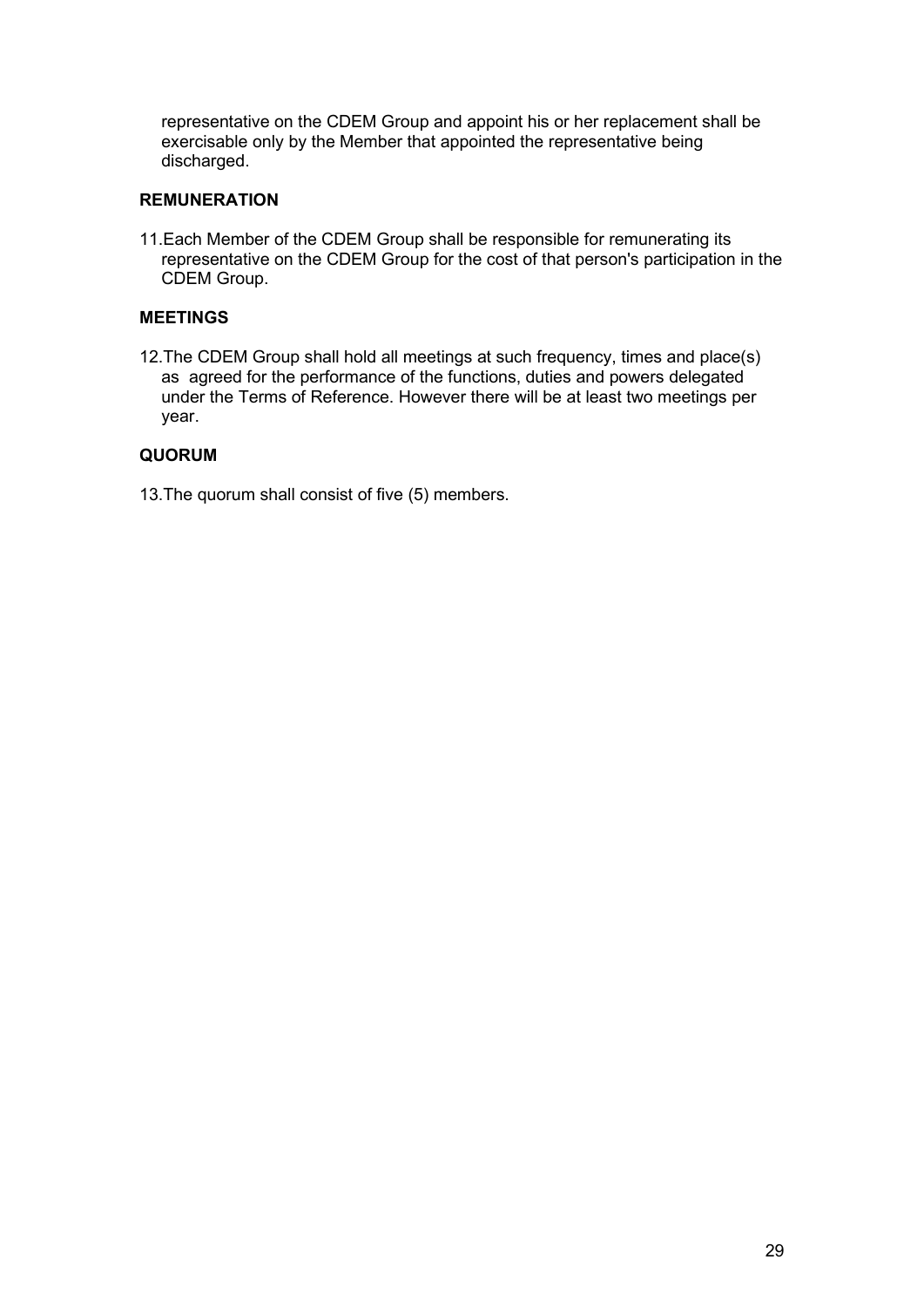## **SECTION E.5 WELLINGTON REGIONAL LEADERSHIP COMMITTEE**

| Appointed member | Mavor             |
|------------------|-------------------|
| Alternate        | Cr Janet Holborow |

#### **PURPOSE**

To take responsibility for key matters of regional importance – Wellington Regional Growth Framework, Regional Economic Development, and Regional Recovery - where a collective voice and collective planning and action is required.

#### **SPECIFIC RESPONSIBILTIES**

Wellington Regional Growth Framework Regional Economic Development Regional Economic Recovery

#### **MEMBERSHIP**

The membership of the Joint Committee is comprised of:

- the Mayors of Carterton District Council, Horowhenua District Council, Hutt City Council, Kāpiti Coast District Council, Masterton District Council, Porirua City Council, South Wairarapa District Council, Upper Hutt City Council, Wellington City Council
- the Chair of Wellington Regional Council
- independent chairperson of the Joint Committee

The member of the Joint Committee may also include:

- a person nominated by Te Rūnanga o Toa Rangatira Inc (Ngāti Toa Rangatira)
- a person nominated by the Port Nicholson Block Settlement Trust (Taranaki Whānui)
- a person nominated by Rangitāne O Wairarapa Inc (Rangitāne O Wairarapa)
- a person nominated by Ngāti Kahungunu ki Wairarapa Trust (Ngāti Kahungunu ki Wairarapa)
- a person nominated by Raukawa ki te Tonga
- a person nominated by Āti Awa ki Whakarongotai Charitable Trust (Ātiwawa ki Whakarongotai)
- a person nominated by Muaūpoko Tribal Authority Inc (Muaūpoko hapū)
- up to three persons nominated by the Crown (Cabinet)

The membership of the Wellington Regional Leadership Committee shall be limited to a maximum of 21 members (including the Independent Chairperson).

#### **VOTING**

When the Joint Committee is addressing matters that are not within the Wellington Regional Growth Framework programme, it is expected that the following members of the Joint Committee will not exercise their voting rights (and may elect not to attend the relevant meetings or parts of meetings):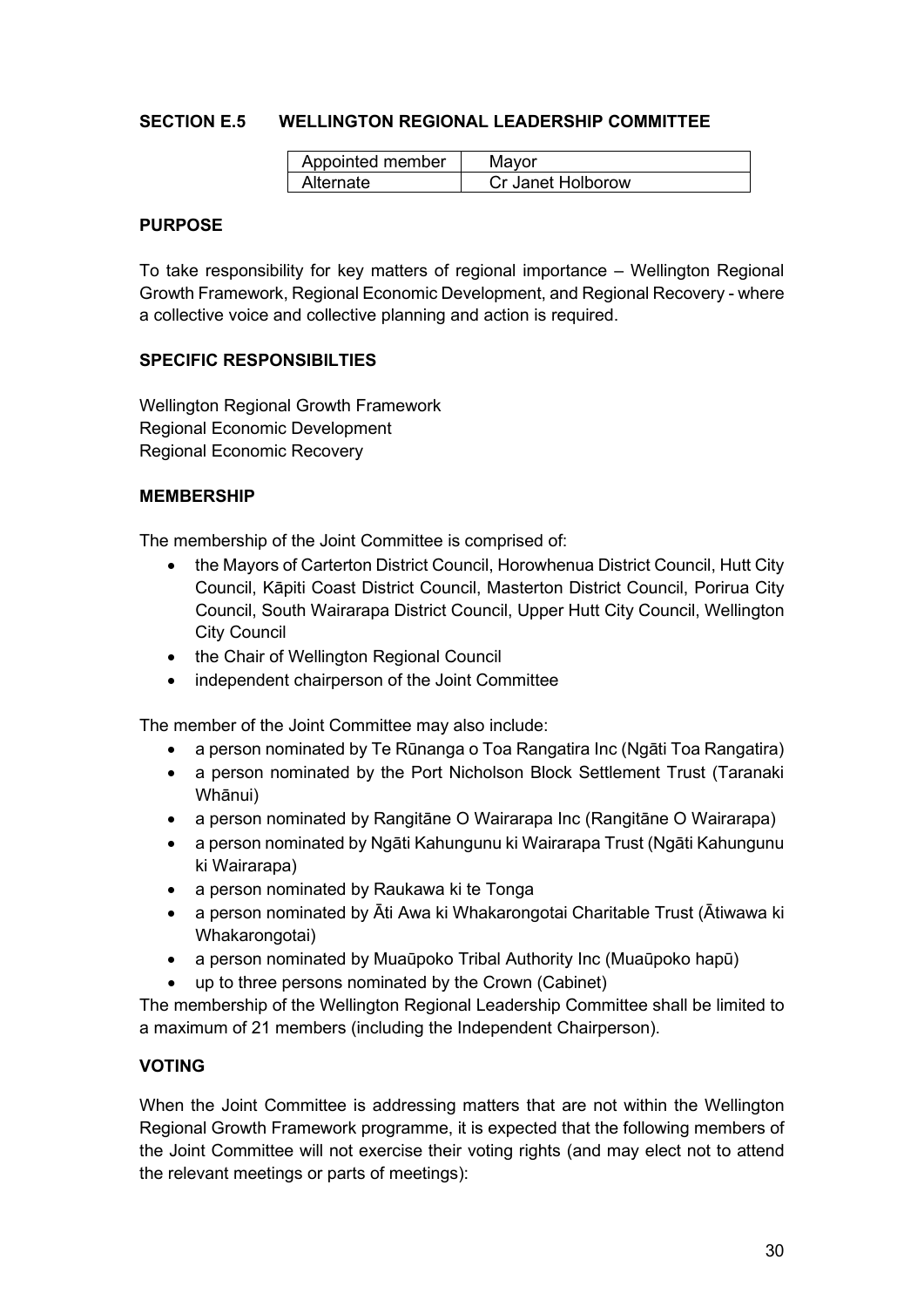- the Mayor of Horowhenua District Council
- the person nominated by Muaūpoko Tribal Authority Inc (Muaūpoko hapū)
- the person nominated by Raukawa ki te Tonga
- the persons nominated by the Crown (Cabinet)

Each member has one vote. In the case of an equality of votes the Chairperson has a casting vote.

## **MEETINGS**

Meetings will be held once every two months, or as necessary and determined by the Chairperson.

## **QUORUM**

Half of the members if the number of members (including vacancies) is an even number, or a majority of members if the number of members (including vacancies) is an odd number. There must be present at least 5 members appointed by local authorities.

## **REMUNERATION**

Each party shall be responsible for remunerating its representative(s) on the Joint Committee.

Members who represent organisations or entities other than local authorities (for instance iwi members) shall be eligible for compensation for Joint Committee activity including travel, meeting time, and preparation for meetings paid by the administering local authority..

## **DURATION OF THE JOINT COMMITTEE**

In accordance with clause 30(7) of Schedule 7 of the Local Government Act 2002, the Wellington Regional Leadership Committee is not deemed to be discharged following each triennial local government election.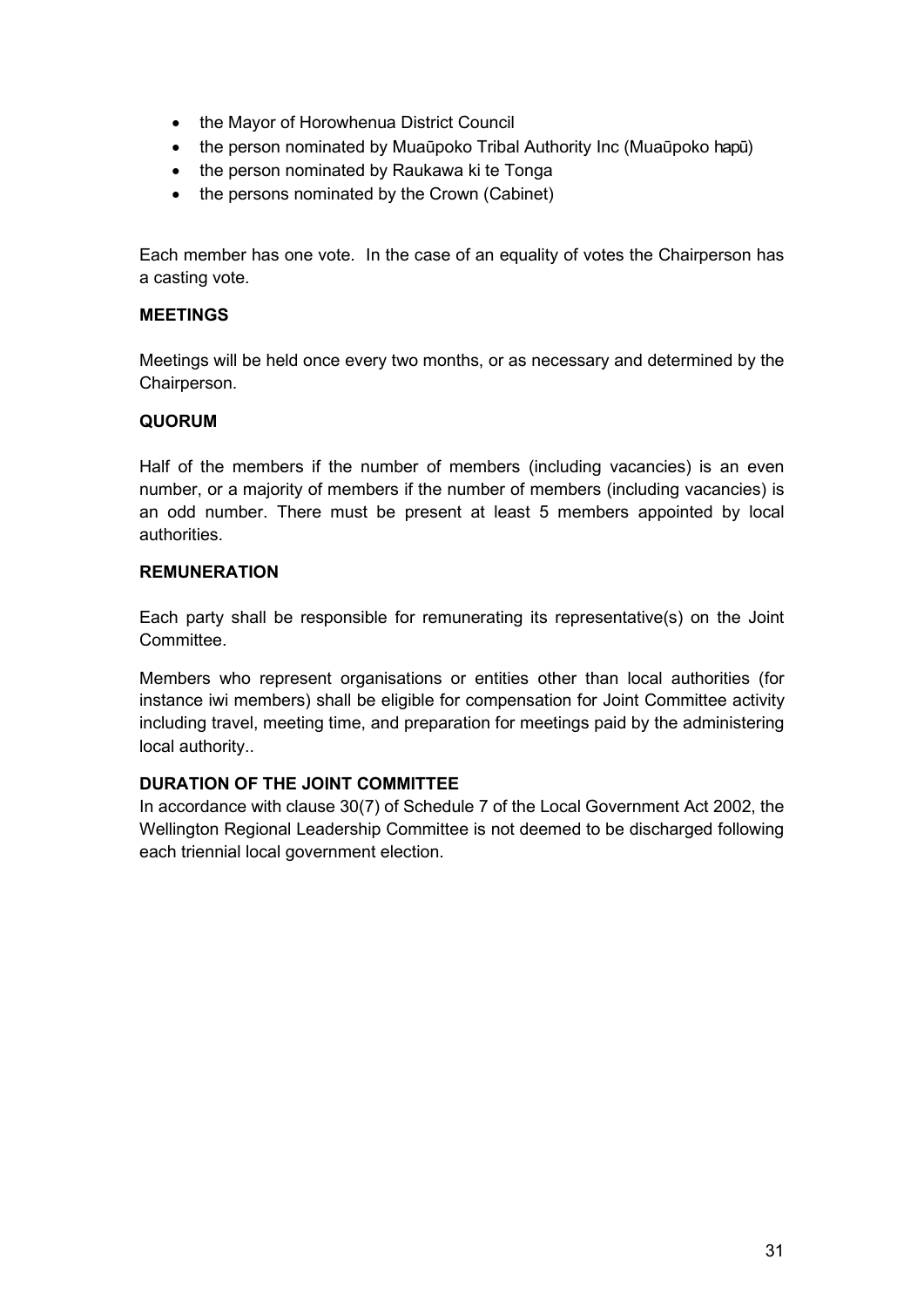#### **SECTION E.6 WELLINGTON REGION CLIMATE CHANGE FORUM**

| Appointed member | Mayor K. Gurunathan |
|------------------|---------------------|
| Appointed member | Cr Handford         |

#### **PURPOSE**

1. To provide a platform to facilitate alignment and recommend actions to address climate change mitigation and adaptation for the Wellington Region's councils and mana whenua.

2.To provide a forum through which the Wellington Region's councils and mana whenua can network, learn, discuss issues, and share climate change-related information.

3. Identify and promote regional and local initiatives to address climate change issues with and for:

- a. Māori and mana whenua
- b. The wider community.

4. Provide a collaborative forum for the Wellington Region's councils and mana whenua to network, discuss issues, and share information.

5. Provide a regional forum for dialogue with stakeholders.

6. Consider strategies, plans, research and initiatives being implemented or developed by councils within the Wellington Region and (where appropriate) recommend how to align these activities to achieve greater consistency and impact.

7. Recommend options to utilise the full range of skills and capabilities available in the Wellington Region's councils, and amongst other organisations, to address the economic, social, environmental and cultural opportunities and consequences related to climate change.

8. Recommend joint projects, initiatives, and campaigns that impact on, or actively involve, more than one council (e.g. by sharing capacity, funding, or governance through a joint steering committee).

9. Enable the development of regional recommendations, consistent with the Forum's purposes, which could be considered and adopted by each council individually (within a timeframe that meets each council's needs).

10. Act as a reference group to recommend to councils consistent, integrated and coherent messaging for climate change-related outreach and awareness-raising activities by those councils, including the development and dissemination of joint communications by councils to the public.

11. Provide a platform for joint advocacy and leadership – enabling the Wellington Region's councils to speak with one voice when appropriate (e.g. preparing, for adoption by the councils, draft joint submissions on policy proposals).

#### **MEMBERSHIP**

12. The Forum has up to 30 members as follows:

a. Up to 18 Councillor members, being two elected members appointed by each council in the Wellington Region

b. Up to 12 mana whenua members, being two members appointed by each iwi signatory to the Memorandum of Partnership (iwi authority).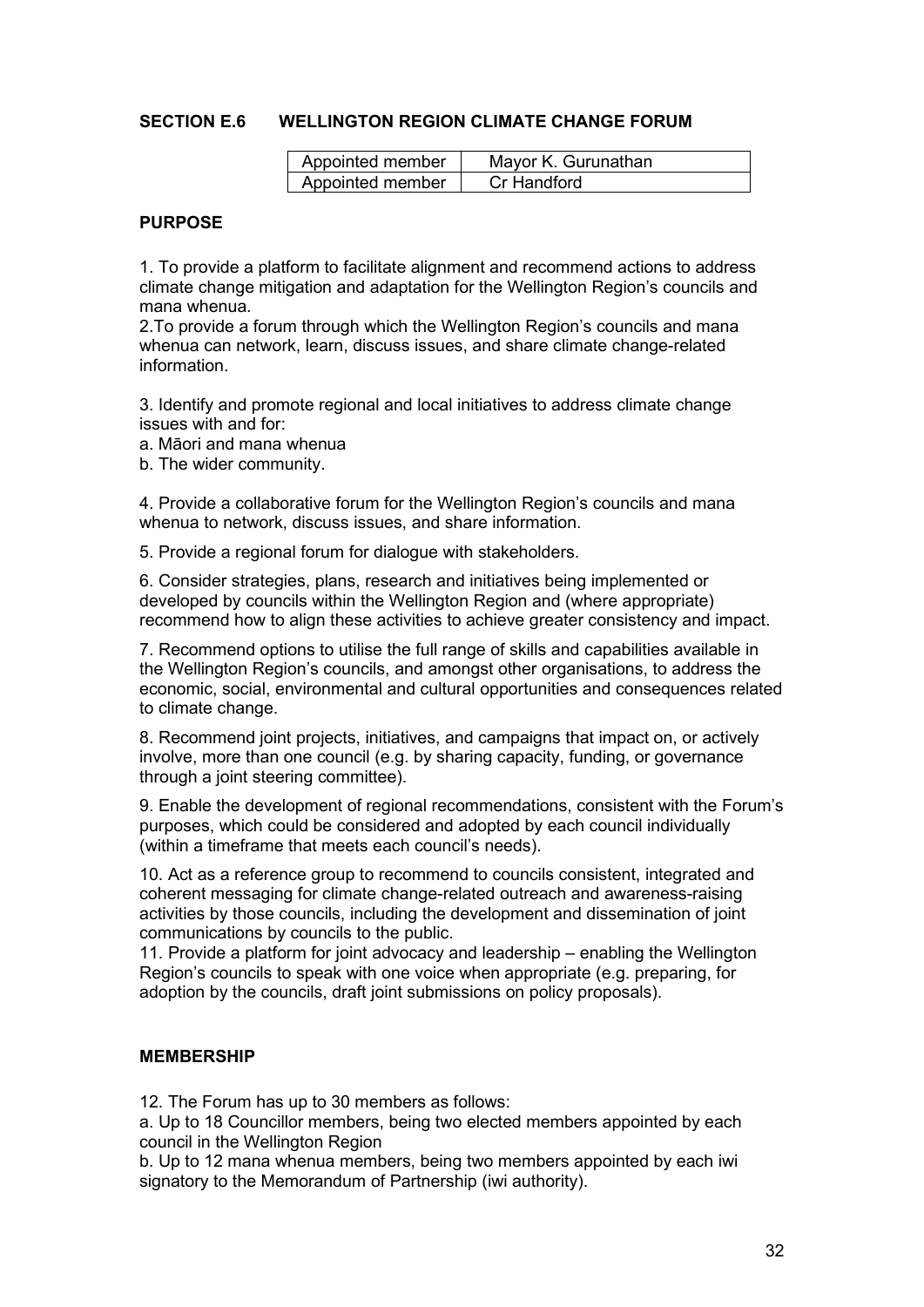13. At the first meeting of the Forum in each triennium, the Forum will appoint two Co-Chairs:

A Councillor Co-Chair appointed by the Councillor members

Another Co-Chair appointed by the mana whenua members.

14. The Co-Chairs will arrange amongst themselves who is the presiding chair of each meeting.

## **QUORUM**

15. Half the number of members, including one of the Co-Chairs (once appointed).

## **VOTING**

16. The Forum will seek to make decisions by consensus. Where a consensus cannot be reached, decisions are made by majority vote.

17. Each member has full speaking and voting rights. No proxy votes are allowed.

18. The Forum is a collaborative group of representatives from each of the councils and iwi authorities in the Wellington Region. The Forum is not a subordinate decision making body of Council and is not a joint committee under the Local Government Act 2002. Any recommendation of the Forum is for consideration by each council.

## **MEETINGS**

19. The Forum meets at least quarterly, and more often as agreed by the members.

## **REMUNERATION**

20. The expenses of the Councillor members shall be met by the council they represent.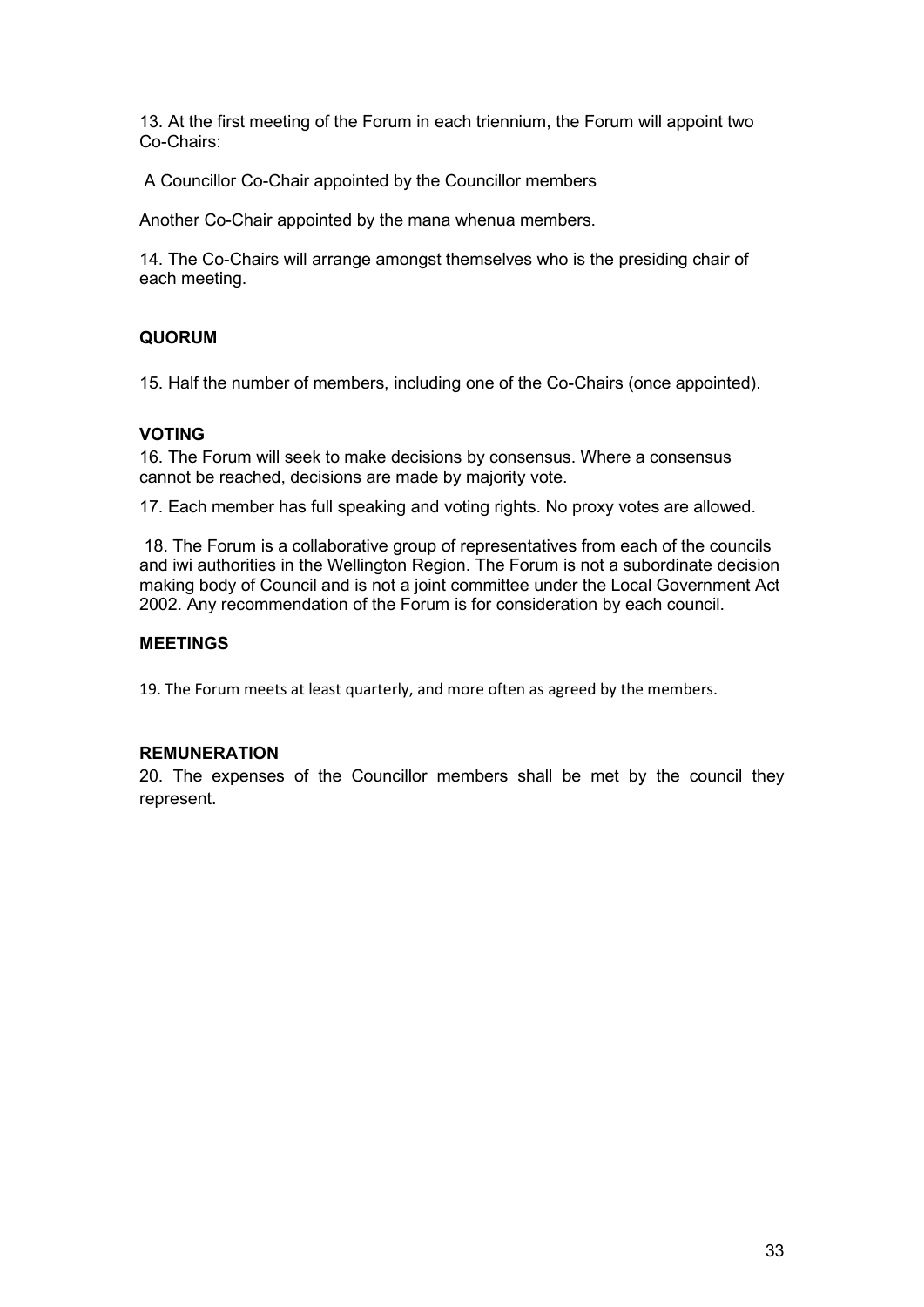| <b>No</b>      | <b>Organisation/body</b>                                                      | <b>Appointees</b>                                                                                   |
|----------------|-------------------------------------------------------------------------------|-----------------------------------------------------------------------------------------------------|
| 1              | Te Whakaminenga o Kāpiti                                                      | The Mayor and Cr Cootes                                                                             |
| 2              | Kapiti Coast Youth Council                                                    | Cr Handford                                                                                         |
| 3              | Kapiti Coast Older Persons' Council                                           | Cr Buswell and Cr Halliday                                                                          |
| 4              | <b>Wellington Regional Strategy Joint</b><br>Committee                        | The Mayor and Cr Holborow, as<br>alternate to the Mayor                                             |
| 5              | <b>Wellington Regional Transport Joint</b><br>Committee                       | The Mayor and Cr Cootes, as<br>alternate to the Mayor                                               |
| 6              | Wellington Region Climate Change Forum                                        | The Mayor and Cr Handford                                                                           |
| $\overline{7}$ | <b>Wellington Region Civil Defence Emergency</b><br><b>Management Group</b>   | The Mayor                                                                                           |
| 8              | Wellington Regional Leadership Committee                                      | The Mayor and Cr Holborow, as<br>alternate to the Mayor                                             |
| 9              | Friends of the Otaki River                                                    | <b>Cr Buswell</b>                                                                                   |
| 10             | Friends of the Waikanae River                                                 | <b>Cr Prvanov</b>                                                                                   |
| 11             | Pharazyn Reserve Focus Group                                                  | Vacancy following resignation,<br>and Margaret Stevenson-Wright<br>as alternate                     |
| 12             | Kapiti Ecological Restoration Maintenance<br><b>Trust</b>                     | <b>Cr Prvanov</b>                                                                                   |
| 13             | Kapiti Coast Aircraft Noise Community<br>Liaison Group                        | Jonny Best appointed by<br>Paraparaumu-Raumati<br>Community Board, and Kathy<br>Spiers as alternate |
| 14             | <b>Wellington Regional Waste Forum</b>                                        | <b>Cr Elliott</b>                                                                                   |
| 15             | <b>Waste Minimisation Task Force</b>                                          | <b>Cr Elliott</b>                                                                                   |
| 16             | Wellington Region Waste Management and<br><b>Minimisation Joint Committee</b> | <b>Cr Elliott</b>                                                                                   |
| 17             | Road Safety Advisory Group                                                    | Cr Randall and Cr Cootes                                                                            |
| 18             | Kapiti Accessibility Advisory Group                                           | Cr Holborow                                                                                         |

## **SECTION F – APPOINTMENTS TO EXTERNAL ORGANISATIONS**